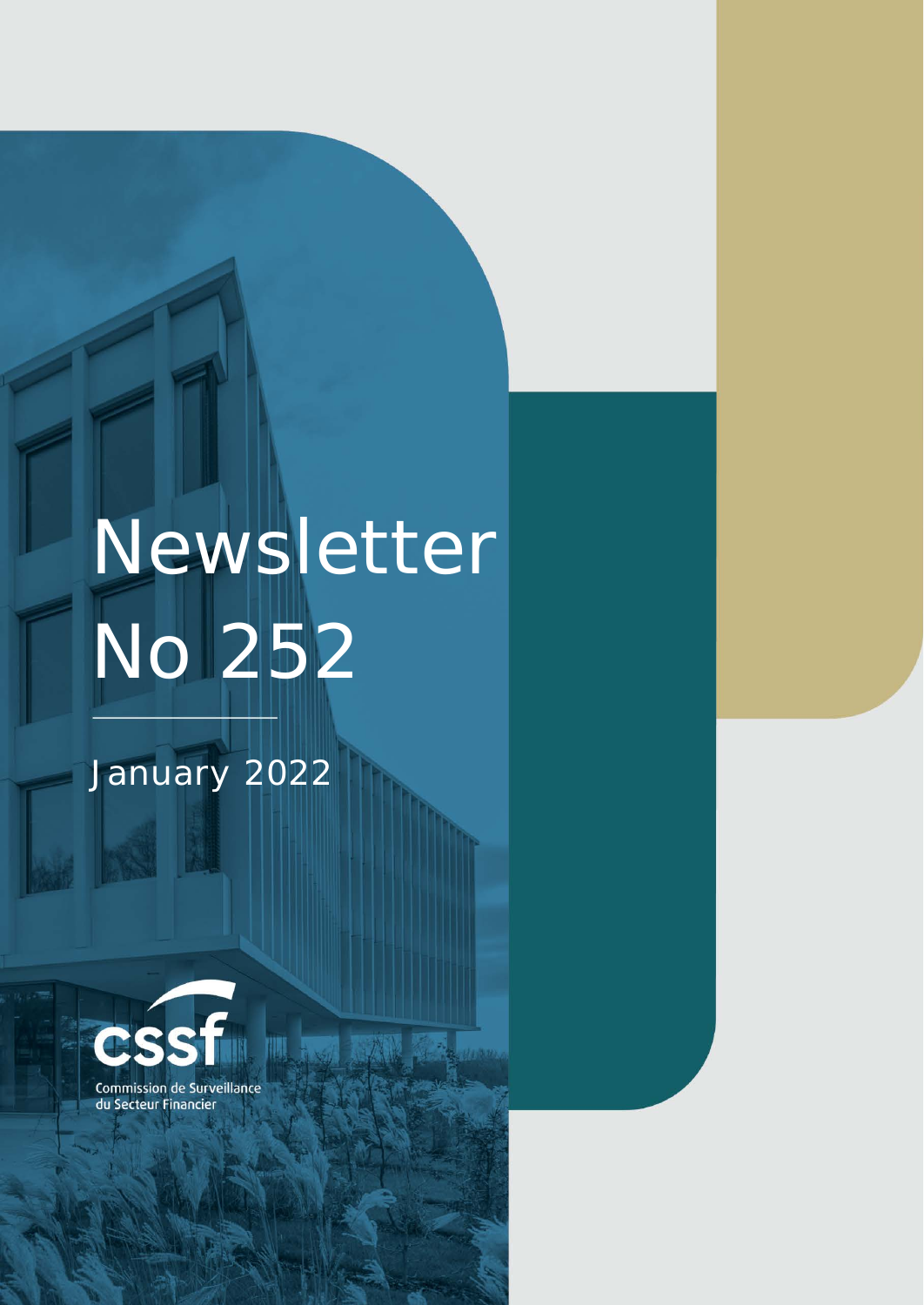#### **TABLE OF CONTENTS**

| <b>News</b>                                                                              | 3  |
|------------------------------------------------------------------------------------------|----|
| Signature of a Memorandum of Understanding between the Bank of Mauritius and<br>the CSSF | 3  |
| Interview of Claude Marx for the Luxembourg Sustainable Finance Initiative               | 3  |
| Coronavirus: Information for all supervised entities                                     | 3  |
| Summary of the communications by the European authorities                                | 3  |
| Warnings                                                                                 | 4  |
| Warnings of the CSSF                                                                     | 4  |
| Warnings published by IOSCO                                                              | 4  |
| <b>National regulation</b>                                                               | 4  |
| <b>FAO</b>                                                                               | 7  |
| <b>Communiqués</b>                                                                       | 7  |
| <b>Statistics</b>                                                                        | 8  |
| <b>Monthly Statistics</b>                                                                | 8  |
| <b>Human resources</b>                                                                   | 16 |
| <b>European/International News in December 2021</b>                                      | 17 |
| Single Supervisory Mechanism (SSM) - European Central Bank (ECB)                         | 17 |
| European Parliament, European Commission and European Council                            | 18 |
| European Banking Authority (EBA)                                                         | 18 |
| Macroprudential topics and fora                                                          | 21 |
| European Securities and Markets Authority (ESMA)                                         | 23 |
| <b>Financial centre</b>                                                                  | 24 |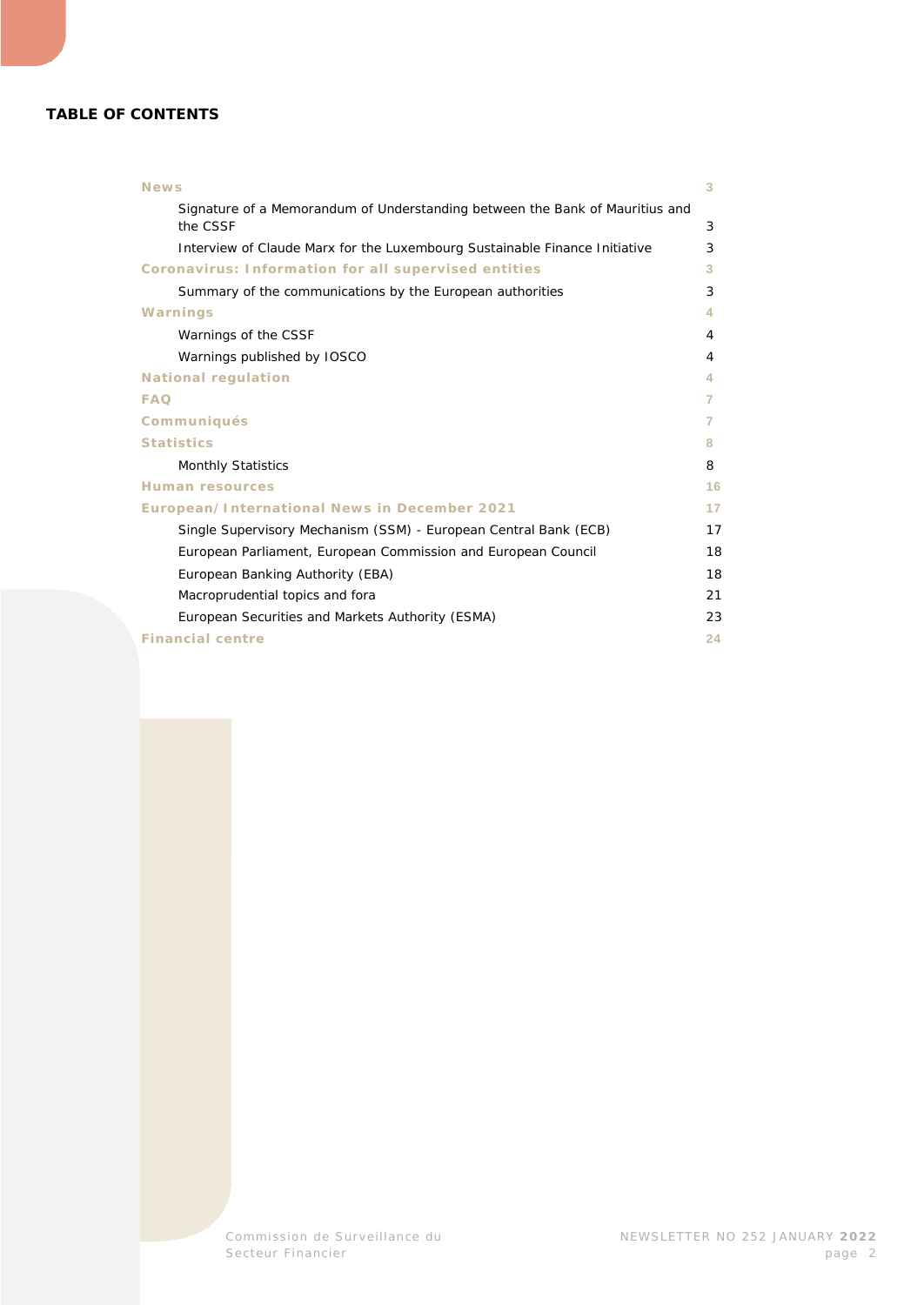<span id="page-2-0"></span>

#### <span id="page-2-1"></span>**SIGNATURE OF A MEMORANDUM OF UNDERSTANDING BETWEEN THE BANK OF MAURITIUS AND THE CSSF**



On 14 December 2021, the Bank of Mauritius from the Republic of Mauritius and the CSSF signed a Memorandum of Understanding (MoU) on mutual assistance and exchange of information as regards the stability and development of their respective banking and financial systems, compliance with international standards and regulations related to the financial market and banking supervision. The MoU took effect on the day of its signature.

#### <span id="page-2-2"></span>**INTERVIEW OF CLAUDE MARX FOR THE LUXEMBOURG SUSTAINABLE FINANCE INITIATIVE**



Claude Marx was interviewed by the Luxembourg Sustainable Finance Initiative (LSFI) and shared his views on the achievments in the area of sustainable finance, the goals of the regulations to reorient capital flows, the CSSF's

support to the financial sector for the adaptation to new regulations. He stressed that "Although reorientation is still timid at this stage, we can all agree to say that the one thing that has been achieved so far is a consensus throughout Europe that the shift of capital flows towards more sustainable activities is an absolute necessity".

Read the full article at: [https://lsfi.lu/interview-claude](https://lsfi.lu/interview-claude-marx/)[marx/](https://lsfi.lu/interview-claude-marx/)

# <span id="page-2-3"></span>**Coronavirus: Information for all supervised entities**

#### <span id="page-2-4"></span>**Summary of the communications by the European authorities**

**On 13 December 2021**, the EBA published its final report on the draft Regulatory Technical Standards (RTS) amending its RTS on credit risk adjustments in the context of the calculation of the Risk Weight (RW) of defaulted exposures under the Standardised Approach (SA) of credit risk. The proposed amendments follow up on the European Commission's Action Plan to tackle Non-Performing Loans (NPL) in the aftermath of the COVID-19 pandemic, which indicated the need for a revision of the treatment of purchased defaulted exposures under the SA. This revision is necessary to ensure that the prudential framework does not create disincentives to the sale of non-performing assets by banks.

<https://www.eba.europa.eu/eba-publishes%C2%A0-amended-technical-standards-credit-risk-adjustments>

**On 17 December 2021**, the ECB published a press release communicating that it sees no need to extend beyond December 2021 the liquidity relief measure that allowed banks to operate with a liquidity coverage ratio below 100%, and that it expects all banks to maintain a liquidity coverage ratio of above 100% as of 1 January 2022.

[https://www.bankingsupervision.europa.eu/press/pr/date/2021/html/ssm.pr211217~39656a78e8.en.html](https://www.bankingsupervision.europa.eu/press/pr/date/2021/html/ssm.pr211217%7E39656a78e8.en.html)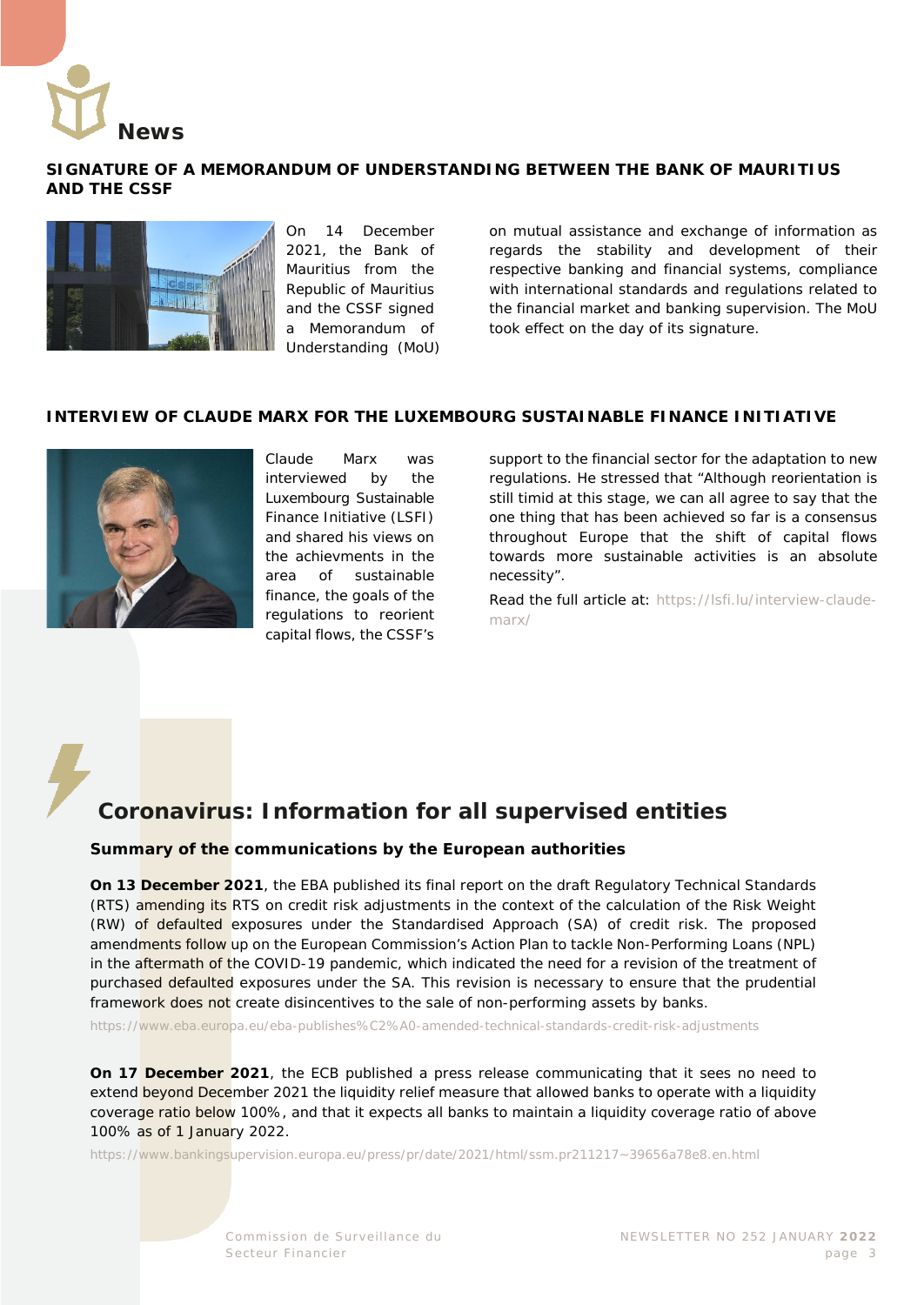**On 20 December 2021**, the EBA launched a public consultation on its draft Regulatory Technical Standards (RTS) specifying and, where relevant, calibrating the minimum performance-related triggers for simple, transparent and standardised (STS) on-balance-sheet securitisations that feature nonsequential amortisation. The Capital Markets Recovery Package amended the Securitisation Regulation in several aspects, including creating a specific framework for STS on-balance-sheet securitisation to ensure that the Union securitisation framework provides for an additional tool to foster economic recovery in the aftermath of the COVID-19 crisis. These draft technical standards aim at providing technical clarification on these triggers. The consultation runs until 28 February 2022.

[https://www.eba.europa.eu/eba-consults-performance-related-triggers-non-sequential-amortisation-systems](https://www.eba.europa.eu/eba-consults-performance-related-triggers-non-sequential-amortisation-systems-simple-transparent-and)[simple-transparent-and](https://www.eba.europa.eu/eba-consults-performance-related-triggers-non-sequential-amortisation-systems-simple-transparent-and)

<span id="page-3-0"></span>

#### <span id="page-3-1"></span>**Warnings of the CSSF**

Since the publication of the last Newsletter, the CSSF has published the following warnings:

- − [Warning regarding the activities of an entity named Latitude Escrow Services](https://www.cssf.lu/en/2021/12/warning-regarding-the-activities-of-an-entity-named-latitude-escrow-services/)
- − [Warning regarding the activities of an entity named International Registration and Transfer](https://www.cssf.lu/en/2021/12/warning-regarding-the-activities-of-an-entity-named-international-registration-and-transfer-group/)  [Group](https://www.cssf.lu/en/2021/12/warning-regarding-the-activities-of-an-entity-named-international-registration-and-transfer-group/)
- − [Warning regarding the activities of an entity named Keller & Favre](https://www.cssf.lu/en/2021/12/warning-regarding-the-activities-of-an-entity-named-keller-favre/)
- − [Warning regarding fraudulent activities where the name of the payment institution Olky Payment](https://www.cssf.lu/en/2021/12/warning-regarding-fraudulent-activities-where-the-name-of-the-payment-institution-olky-payment-service-provider-s-a-is-being-misused/)  [Service Provider S.A. is being misused](https://www.cssf.lu/en/2021/12/warning-regarding-fraudulent-activities-where-the-name-of-the-payment-institution-olky-payment-service-provider-s-a-is-being-misused/)
- − [Warning concerning the website www.kpxinternationalholdings.com](https://www.cssf.lu/en/2022/01/warning-concerning-the-website-www-kpxinternationalholdings/)
- − [Warning concerning the activities of an entity named Fraud Protection Assosiation](https://www.cssf.lu/en/2022/01/warning-regarding-the-activities-of-an-entity-named-fraud-protection-assosiation/)
- − [Warning regarding the activities of an entity named "Stocks 247 fx"](https://www.cssf.lu/en/2022/01/warning-regarding-the-activities-of-an-entity-named-stocks-247-fx/)

Given the significant number of fraudulent websites recently identified, the CSSF recommends verifying whether the entity with which you would like to do business is supervised by the CSSF by using the application "**[Search Entities](https://searchentities.apps.cssf.lu/search-entities/search?lng=en)**". Please pay attention to details on the websites such as: unusual or foreign phone numbers, wrong address, spelling mistakes etc. In case of doubt, please visit our [website](https://www.cssf.lu/en/financial-fraud/) and contact the CSSF.

#### <span id="page-3-2"></span>**Warnings published by IOSCO**

Several warnings have been published on the IOSCO website at: [https://www.iosco.org/investor\\_protection/?subsection=investor\\_alerts\\_portal](https://www.iosco.org/investor_protection/?subsection=investor_alerts_portal)

<span id="page-3-3"></span>

# **National regulation**

#### **Grand-ducal Regulation of 17 December 2021 – fees to be levied by the CSSF**

The Grand-ducal Regulation sets the fees to paid by the entities concerned to the CSSF. It repeals the Grand-ducal Regulation of 21 December 2017 relating to the fees to be levied by the Commission de Surveillance du Secteur Financier.

<https://www.cssf.lu/en/Document/grand-ducal-regulation-of-17-december-2021/>

#### **CSSF Regulation No 21-04 – systemically important institutions**

The purpose of CSSF Regulation No 21-04 is to identify the systemically important institutions and other systemically important institutions in Luxembourg. In addition, the regulation sets the buffer rates for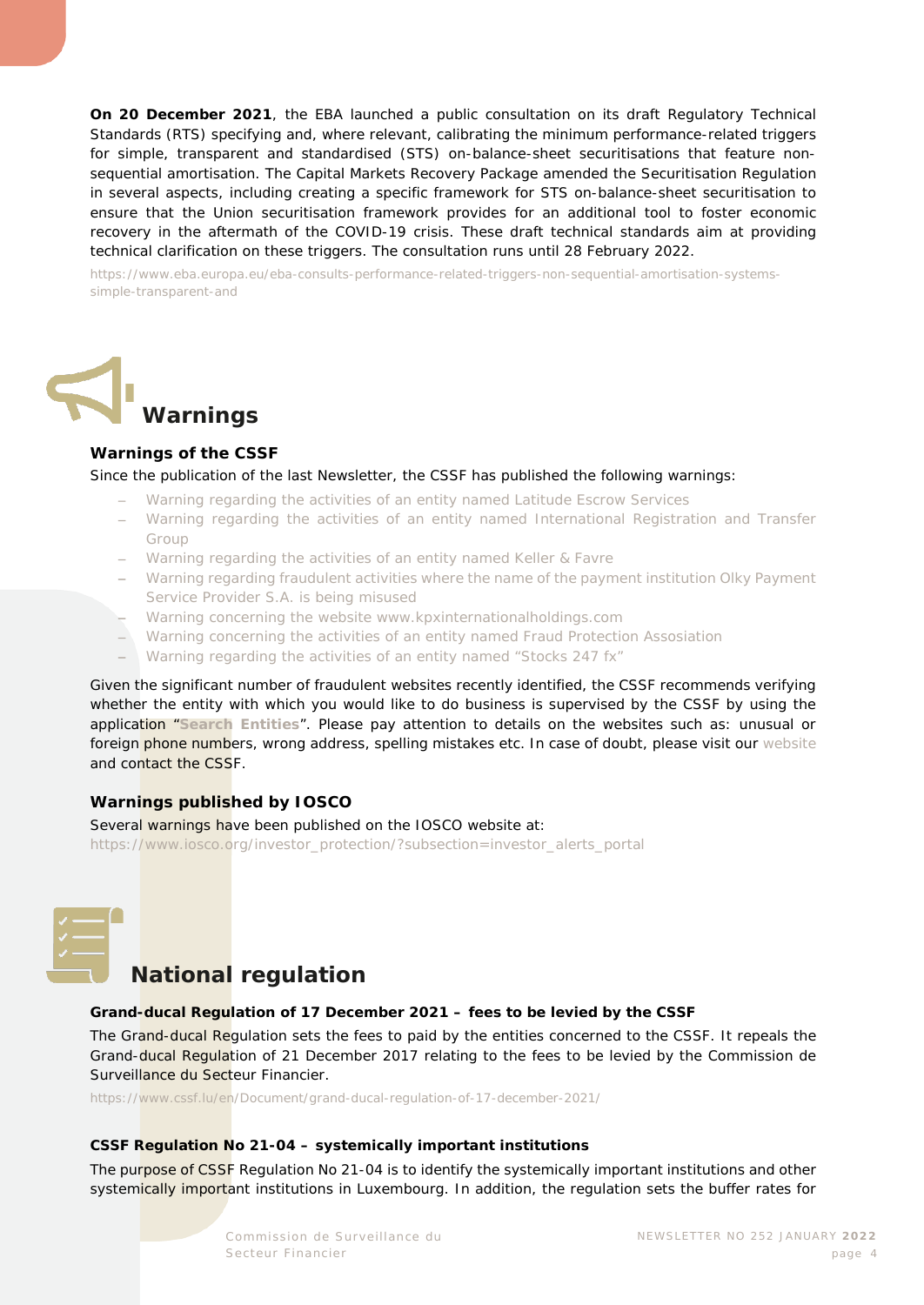the other systemically important institutions identified in Luxembourg. Finally, the regulation repeals CSSF Regulation No 20-07.

<https://www.cssf.lu/en/Document/regulation-cssf-no-21-04/>

#### **CSSF Regulation No 21-05 – countercyclical buffer rate**

The regulation sets the countercyclical buffer rate for the first quarter of 2022 at 0.50%.

<https://www.cssf.lu/en/Document/cssf-regulation-no-21-05-of-24-december-2021/>

#### **Circular CSSF 21/787 – Major Incident Reporting under PSD2**

The purpose of the circular is to inform that the CSSF, in its capacity as competent authority, applies the revised guidelines of the European Banking Authority (EBA) on the notification of major operational or security incidents of 10 June 2021 (EBA/GL/2021/03), in accordance with Article 96 of Directive (EU) 2015/2366 ("PSD2"), replacing, as from 1 January 2022, EBA guidelines EBA/GL/2017/10. Consequently, the CSSF has integrated these guidelines into its administrative practice and regulatory approach with a view to promote supervisory convergence in this field at European level. Furthermore, the circular provides certain details concerning the reporting obligations, in particular the notification process to the CSSF, related to major operational or security incidents as provided by Article 105-2(1) of the Law of 10 November 2009 on payment services, which stipulates that payment service providers shall notify the CSSF without undue delay of major incidents.

<https://www.cssf.lu/en/Document/circular-cssf-21-787/>

#### **Circulars CSSF 21/788, CSSF 21/789 and CSSF 21/790 – IFMs and UCIs**

The CSSF published three circulars whose aim is to improve the Risk-Based Supervision of the CSSF, both for prudential and AML/CFT purposes, concerning investment fund managers (IFMs) and undertakings for collective investment (UCIs).

- 1. **Circular CSSF 21/788** introduces **a new CSSF AML/CFT external report** to be prepared by the *réviseur d'entreprises agréé* (approved statutory auditor), as mentioned in Article 49 of CSSF Regulation No 12-02, applicable as from the first time **as at year end 31 December 2021** for all Luxembourg investment fund managers including registered AIFMs and all Luxembourg investment funds supervised by the CSSF for AML/CFT purposes.
- 2. **Circular CSSF 21/789** introduces the following requirements and regulatory framework for **all authorised IFMs, SIAGs and FIAAGs**:
	- Authorised IFMs, SIAGs and FIAAGs are required to complete a **self-assessment questionnaire** (SAQ) on an annual basis.
	- The *réviseur d'entreprises agréé* (approved statutory auditor) of an authorised IFM, SIAG or FIAAG is required to review on an annual basis certain questions of the SAQ and to complete on that basis a **separate report**.
	- This circular also defines a **specific regulatory framework applicable to the management letter** to be prepared on an annual basis by the approved statutory auditor of an authorised IFM.
	- The above requirements and regulatory framework will be applicable for the first time **as at year end 31 December 2021**.
- 3. **Circular CSSF 21/790** introduces the following regulatory requirements and regulatory framework for **UCITS, UCIs subject to Part II** of the Law of 17 December 2010, **Specialised Investment Funds** (SIFs) and **Investment Companies in Risk Capital** (SICARs) (the "regulated UCIs"):
	- The regulated UCIs are required to complete on an annual basis a **self-assessment questionnaire** (SAQ) and to communicate certain information to the CSSF in case the *réviseur d'entreprises agréé* (approved statutory auditor) issues a modified audit opinion in the context of the statutory audit of the regulated UCI.
	- The approved statutory auditor of regulated UCIs is required to review on an annual basis certain questions of the SAQ and to complete on that basis a **separate report**.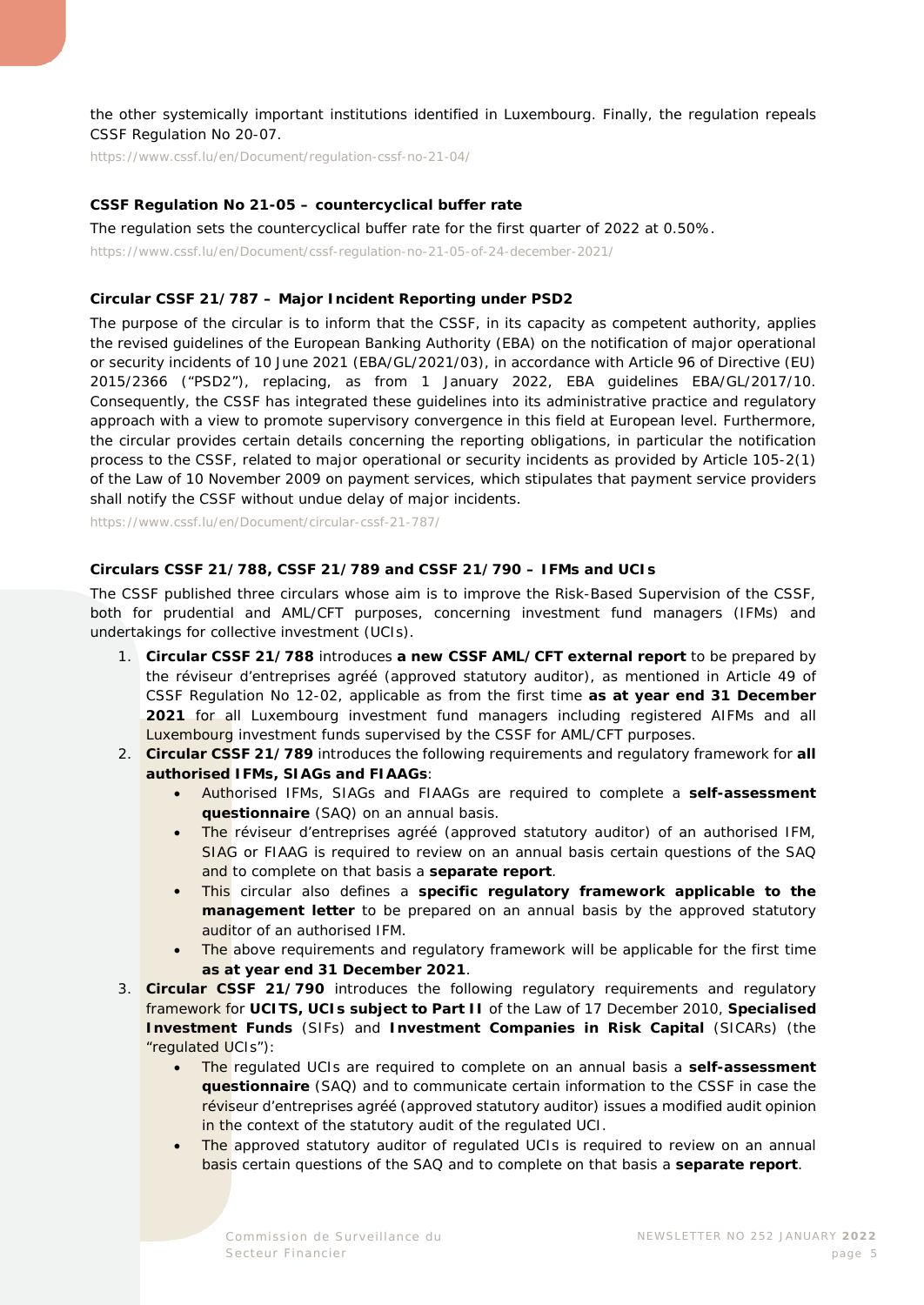- This circular also defines a **specific regulatory framework applicable to the management letter** to be prepared on an annual basis by the approved statutory auditor of a regulated UCI.
- The above requirements will be applicable **as of the financial years ending 30 June 2022**, with a phased implementation for the separate report as further specified in the circular.
- With the entry into force of the provisions of the circular as of the financial years ending 30 June 2022, Circular CSSF 02/81 on the practical rules concerning the task of auditors of UCIs will be repealed.

The completion of all the above-mentioned reports (SAQs, separate reports and management letters) is to be performed using the **CSSF eDesk platform**.

A new module "**Collective Investment Sector Reporting Tool**" for preparing and filing with the CSSF the reports foreseen in Circulars CSSF 21/789 (IFMs) and CSSF 21/788 (CSSF AML/CFT external report) **will be available as of 10 January 2022**, on the CSSF [eDesk](https://edesk.apps.cssf.lu/edesk-dashboard/dashboard/getstarted) platform (edesk.apps.cssf.lu) in the section "Investment funds and vehicles/Investment fund managers". The eDesk homepage can also be accessed via the toolbox of the CSSF site.

The reports and the type of information to be communicated to the CSSF in case the approved statutory auditor issues a modified audit opinion for a regulated UCI, as foreseen in Circular CSSF 21/790 (UCIs) which will become applicable as of the financial year ending 30 June 2022, will be made available respectively on the CSSF [eDesk](https://edesk.apps.cssf.lu/edesk-dashboard/dashboard/getstarted) platform and the CSSF website, respectively by 31 March 2022 at the latest. The CSSF will issue a separate communication for that purpose.

With the new eDesk module, a **user guide** is available explaining the procedures for completing, validating and submitting the different report types. In addition, a user guide on eDesk authentication and user account management can be found on the eDesk homepage.

For further assistance, the following email addresses are at your disposal:

- Any question regarding authentication or account creation should be sent to [eDesk@cssf.lu.](mailto:eDesk@cssf.lu)
- Any question relating to the circulars or the functioning of the new "**Collective Investment Sector Reporting Tool**" should be addressed to the dedicated email address [cisero@cssf.lu.](mailto:cisero@cssf.lu)

<https://www.cssf.lu/en/Document/circular-cssf-21-788/> <https://www.cssf.lu/en/Document/circular-cssf-21-789/> <https://www.cssf.lu/en/Document/circular-cssf-21-790/>

#### **Circular CSSF 22/791 – large exposure limits**

The purpose of the circular is to inform that the CSSF, in its capacity as competent authority, applies the guidelines of the European Banking Authority (EBA) specifying the criteria to assess the exceptional cases when institutions exceed the large exposure limits of Article 395(1) of Regulation (EU) No 575/2013 ("CRR") and the time and measures to return to compliance pursuant to Article 396(3) of the CRR (EBA/GL/2021/09), published on 15 September 2021. Consequently, the CSSF has integrated these guidelines into its administrative practice and regulatory approach with a view to promoting supervisory convergence in this field at European level. All the institutions concerned shall duly comply with the guidelines.

<https://www.cssf.lu/en/Document/circular-cssf-22-791/>

#### **Circular CSSF 22/792 – Settlement Fails Reporting under CSDR**

The purpose of the circular is to inform you that the CSSF, in its capacity as competent authority, applies the Guidelines on Settlement Fails Reporting under Article 7 of the CSDR (ESMA70-156-4717), published on 8 December 2021. Consequently, the CSSF has integrated these guidelines into its administrative practice and regulatory approach with a view to promoting supervisory convergence in this field at European level. All Central Securities Depositories (CSDs), as defined in Article 2(1)(1) of the CSDR, supervised by the CSSF shall duly comply with these guidelines.

<https://www.cssf.lu/en/Document/circular-cssf-22-792/>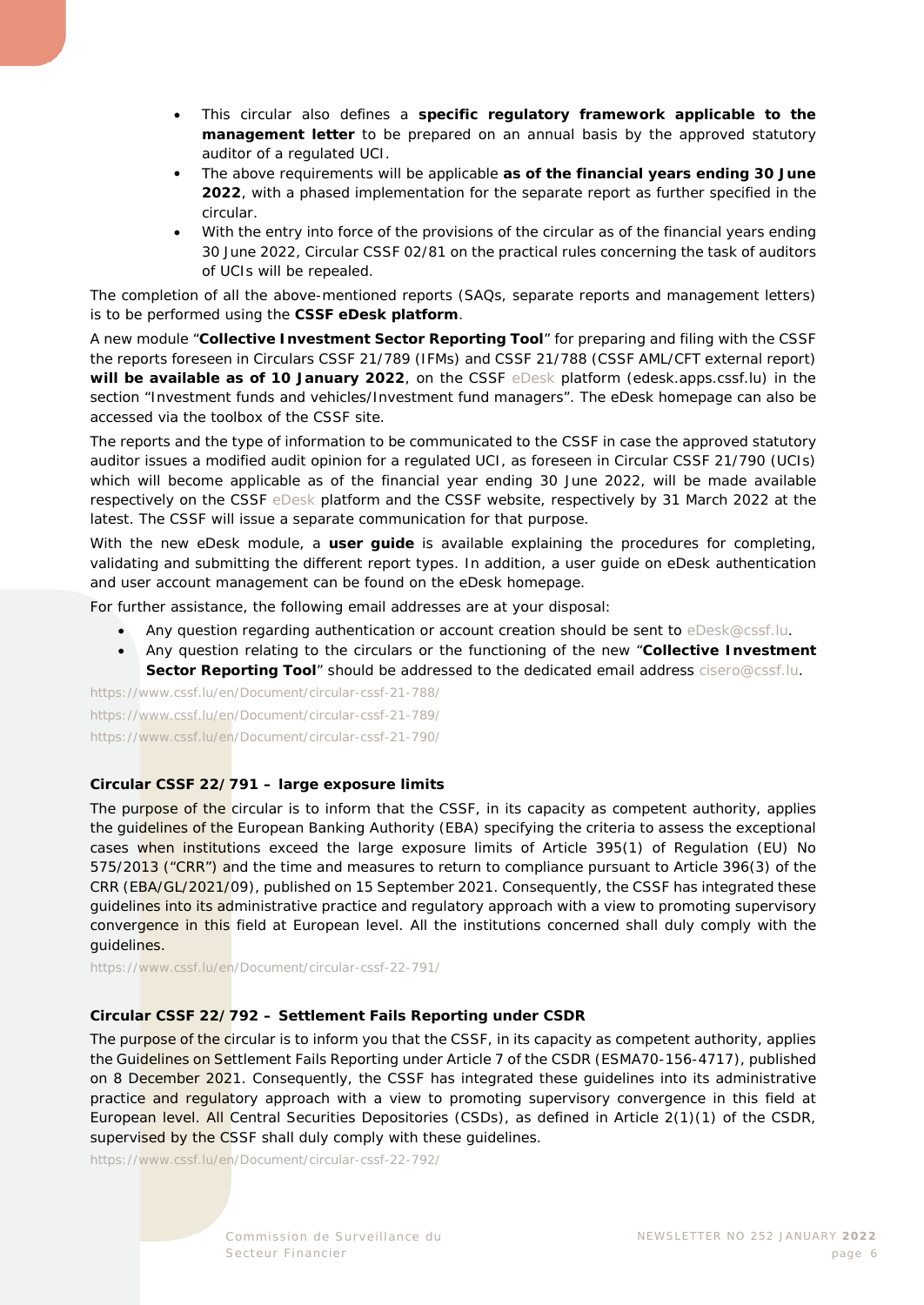<span id="page-6-0"></span>

#### On 21 December 2021, the CSSF updated the document *FAQ regarding the AML/CFT Market Entry Form (Funds and IFMs)*.

<https://www.cssf.lu/en/Document/faq-regarding-the-aml-cft-market-entry-form-funds-and-ifms/>

#### On 30 December 2021, the CSSF updated its FAQ concerning whistleblowing.

<https://www.cssf.lu/en/Document/whistleblowing-questions-answers/>

#### On 4 January 2022, the CSSF published updated versions of the FAQs on virtual assets for UCIs and credit institutions.

<https://www.cssf.lu/en/Document/faq-virtual-assets-ucis/> <https://www.cssf.lu/en/Document/faq-virtual-assets-credit-institutions/>

# <span id="page-6-1"></span>**Communiqués**

| Date       | <b>Publications</b>                                                                                                                            |
|------------|------------------------------------------------------------------------------------------------------------------------------------------------|
| 28.12.2021 | ESRB recommendation on the use of the LEI for the identification of legal entities                                                             |
| 28.12.2021 | Global situation of undertakings for collective investment at the end of November<br>2021                                                      |
| 06.01.2022 | EBA alerts on the detrimental impact of unwarranted de-risking and ineffective<br>management of money laundering and terrorist financing risks |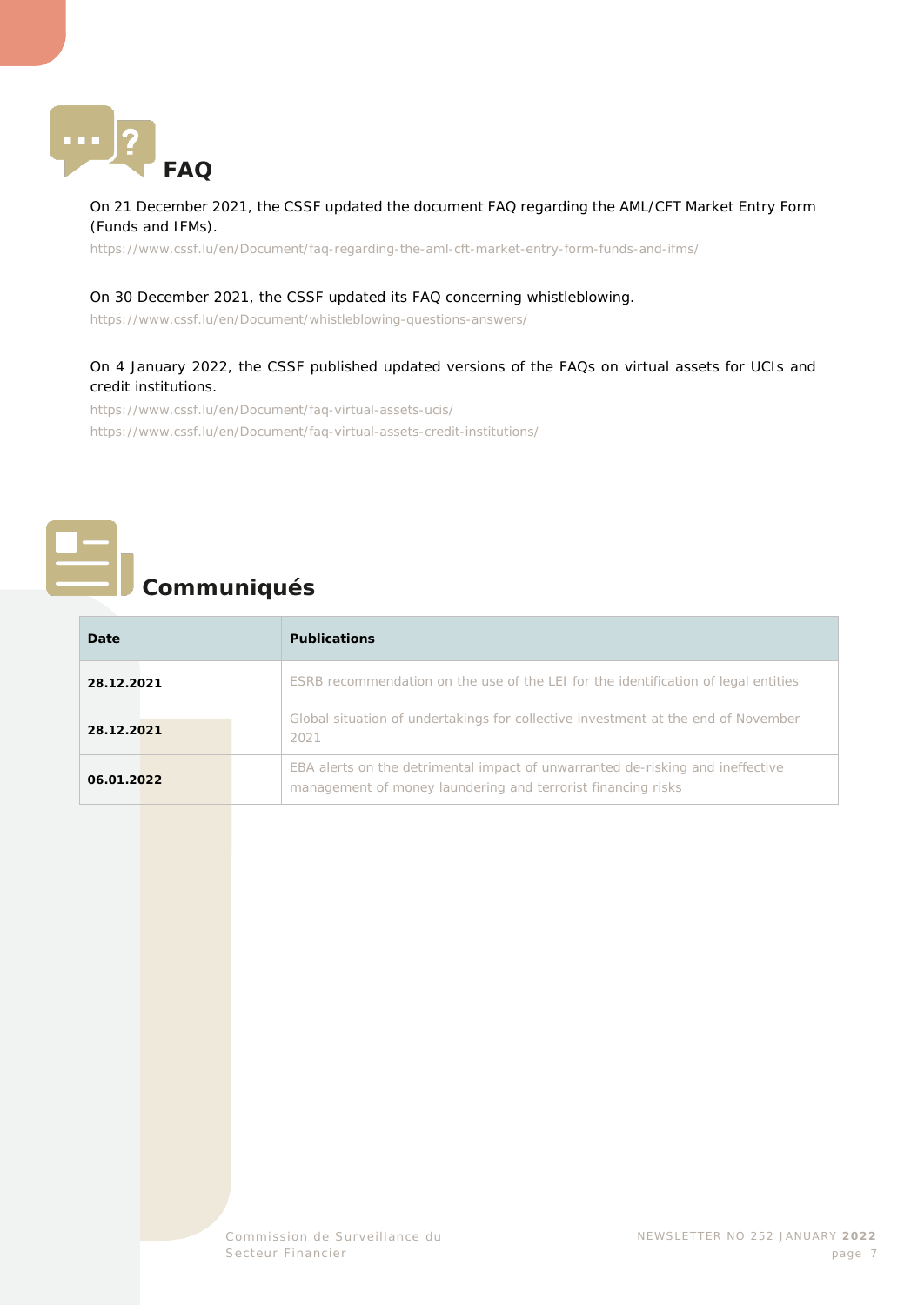<span id="page-7-1"></span><span id="page-7-0"></span>

#### **MONTHLY STATISTICS**

1,600 120 1,400 100 1,200 80 1,000 800 60



**INVESTMENT FIRMS: DECREASE IN THE BALANCE SHEET TOTAL AS AT 30 NOVEMBER 2021**

**SPECIALISED PFS: DECREASE IN THE BALANCE SHEET TOTAL AS AT 30 NOVEMBER 2021**

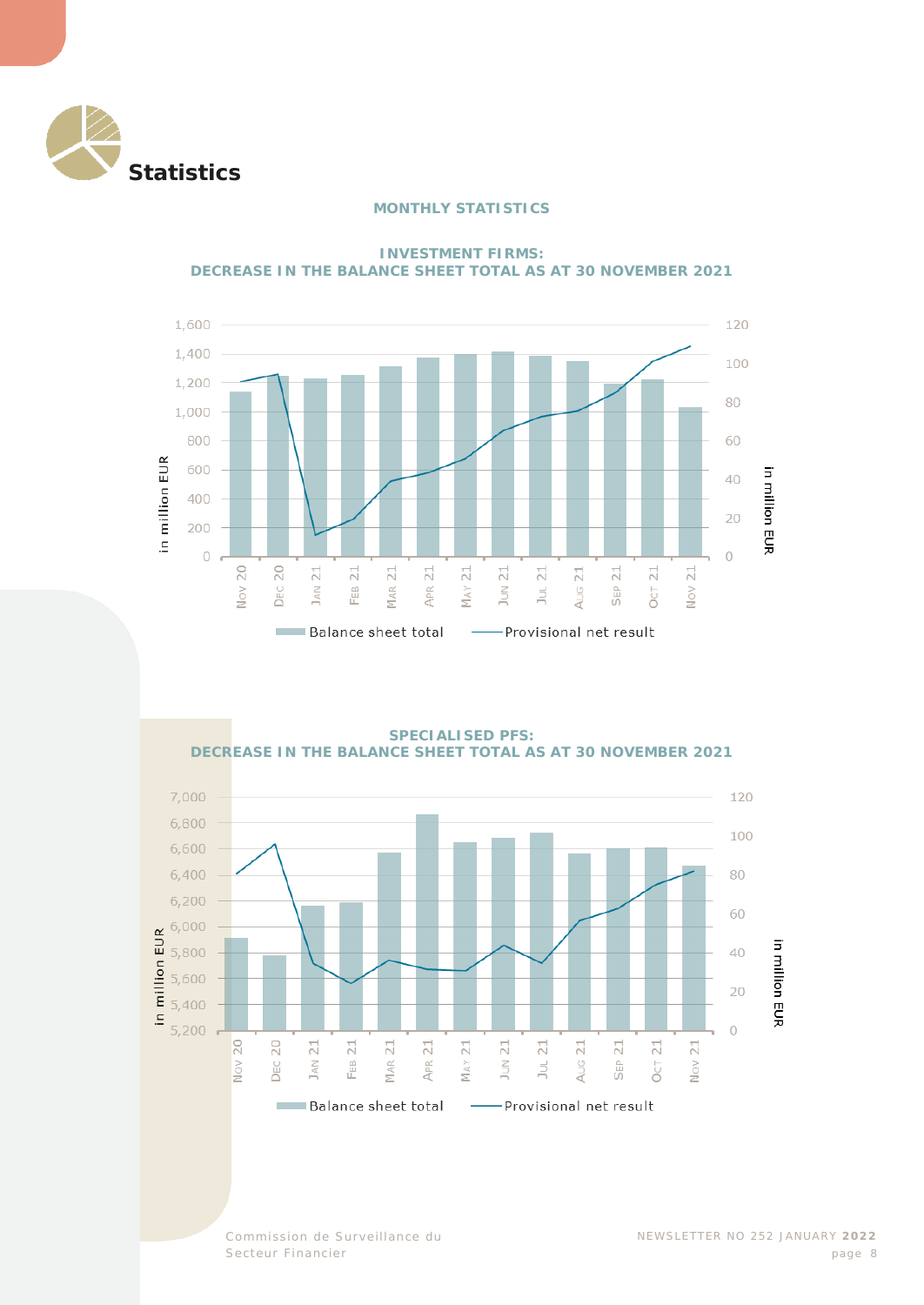**SUPPORT PFS: INCREASE IN THE BALANCE SHEET TOTAL AS AT 30 NOVEMBER 2021**



#### **UCIS: SITUATION AS AT 30 NOVEMBER 2021**



| .                    |
|----------------------|
| Part II (2010 Law)   |
| EFS                  |
| $\blacksquare$ SICAR |
|                      |
|                      |

|                    | <b>FCP</b> | <b>SICAV</b> | <b>Other</b><br>UCI / SIF | <b>SICAR</b> | <b>Total</b> |
|--------------------|------------|--------------|---------------------------|--------------|--------------|
| Part I (2010 Law)  | 849        | 821          | 0                         | 0            | 1,670        |
| Part II (2010 Law) | 113        | 123          | $\mathcal{P}$             | O            | 238          |
| <b>FIS</b>         | 297        | 1,038        | 41                        | 0            | 1,376        |
| <b>SICAR</b>       | O          | 0            | O                         | 224          | 224          |
| <b>Total</b>       | 1,259      | 1,982        | 43                        | 224          | 3,508        |

**NUMBER OF UCIS**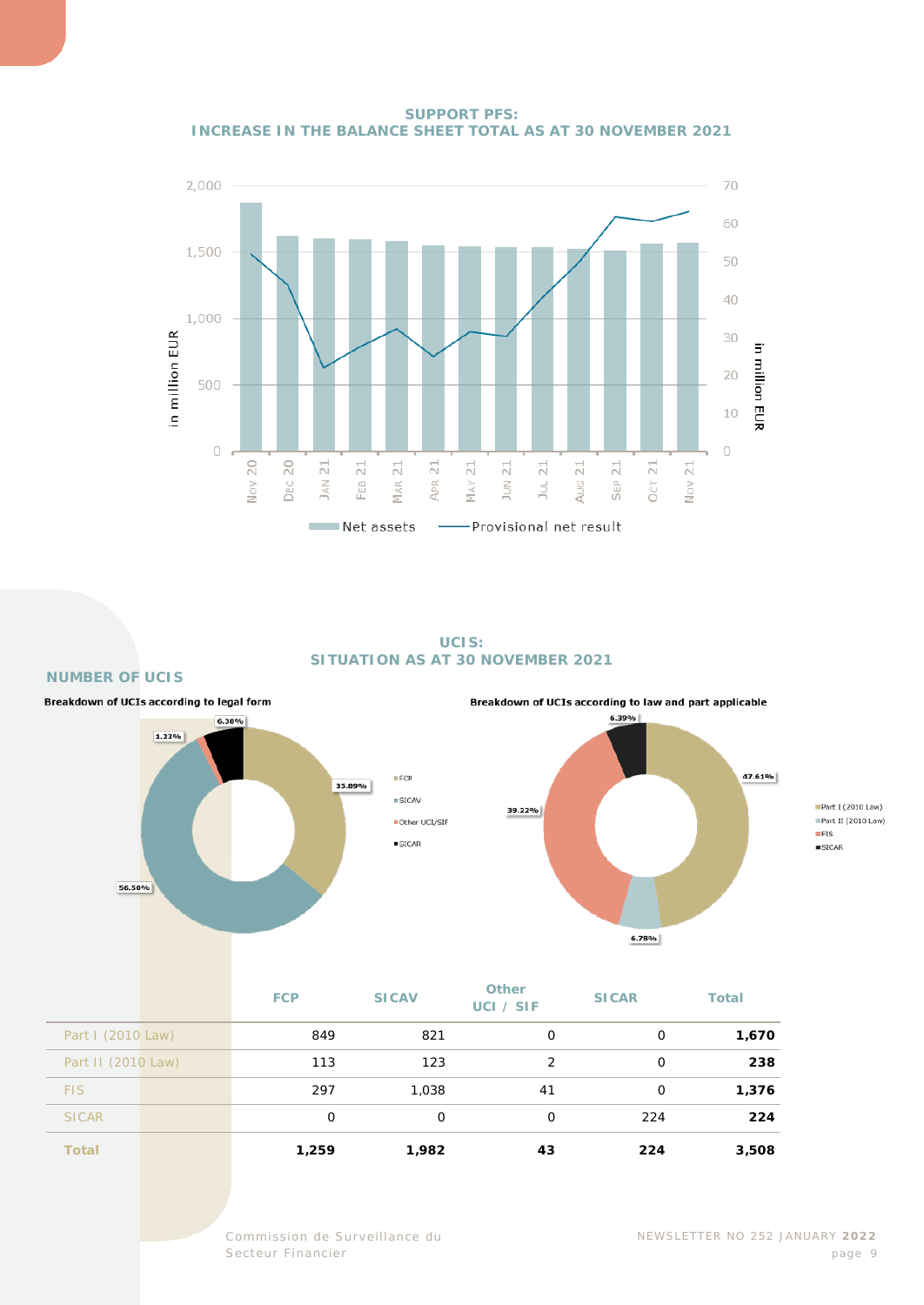#### **NET ASSETS OF UCIS**





**Part I** (2010 Law)  $Part II (2010 Law)$  $IFIS$  $\blacksquare$ SICAR

|                    | <b>FCP</b> | <b>SICAV</b> | <b>Other</b><br>UCI / SIF | <b>SICAR</b> | <b>Total</b> |
|--------------------|------------|--------------|---------------------------|--------------|--------------|
| Part I (2010 Law)  | 731.055    | 4.091.395    | 0.000                     | 0.000        | 4,822.450    |
| Part II (2010 Law) | 48.072     | 115.698      | 0.420                     | 0.000        | 164.190      |
| <b>SIF</b>         | 226.802    | 434.124      | 33.328                    | 0.000        | 694.254      |
| <b>SICAR</b>       | 0.000      | 0.000        | 0.000                     | 69.016       | 69.016       |
| <b>Total</b>       | 1.005.929  | 4.641.217    | 33.748                    | 69.016       | 5,749.910    |

#### **NET ASSETS BROKEN DOWN BY INVESTMENT POLICY**

|                         |                                             | <b>Breakdown by investment policy</b>                    | <b>Net assets</b><br>$(in bn \in)$ | Number of<br>fund units |
|-------------------------|---------------------------------------------|----------------------------------------------------------|------------------------------------|-------------------------|
|                         | <b>Fixed-Income Transferable Securities</b> |                                                          | 1,462.234                          | 3,188                   |
|                         | Variable-Yield Transferable Securities      |                                                          | 2,043.290                          | 4,091                   |
|                         | <b>Mixed Transferable Securities</b>        |                                                          | 1,120.866                          | 3,518                   |
| <b>Funds of Funds</b>   |                                             |                                                          | 348.747                            | 2,109                   |
|                         |                                             | Money Market Instruments and Other Short-Term Securities | 425.401                            | 205                     |
| Cash                    |                                             |                                                          | 10.535                             | 9                       |
| Private Equity          |                                             |                                                          | 63.369                             | 244                     |
| Venture Capital         |                                             |                                                          | 3.614                              | 32                      |
| <b>Real Estate</b>      |                                             |                                                          | 108.367                            | 321                     |
| Futures and/or Options  |                                             |                                                          | 14.609                             | 80                      |
| <b>Other Assets</b>     |                                             |                                                          | 79.862                             | 298                     |
| Public-to-Private       |                                             |                                                          | 0.119                              | 2                       |
| Mezzanine               |                                             |                                                          | 2.829                              | 11                      |
| Venture Capital (SICAR) |                                             |                                                          | 10.528                             | 70                      |
| Private Equity (SICAR)  |                                             |                                                          | 55.540                             | 277                     |
| <b>TOTAL</b>            |                                             |                                                          | 5,749.910                          | 14,455                  |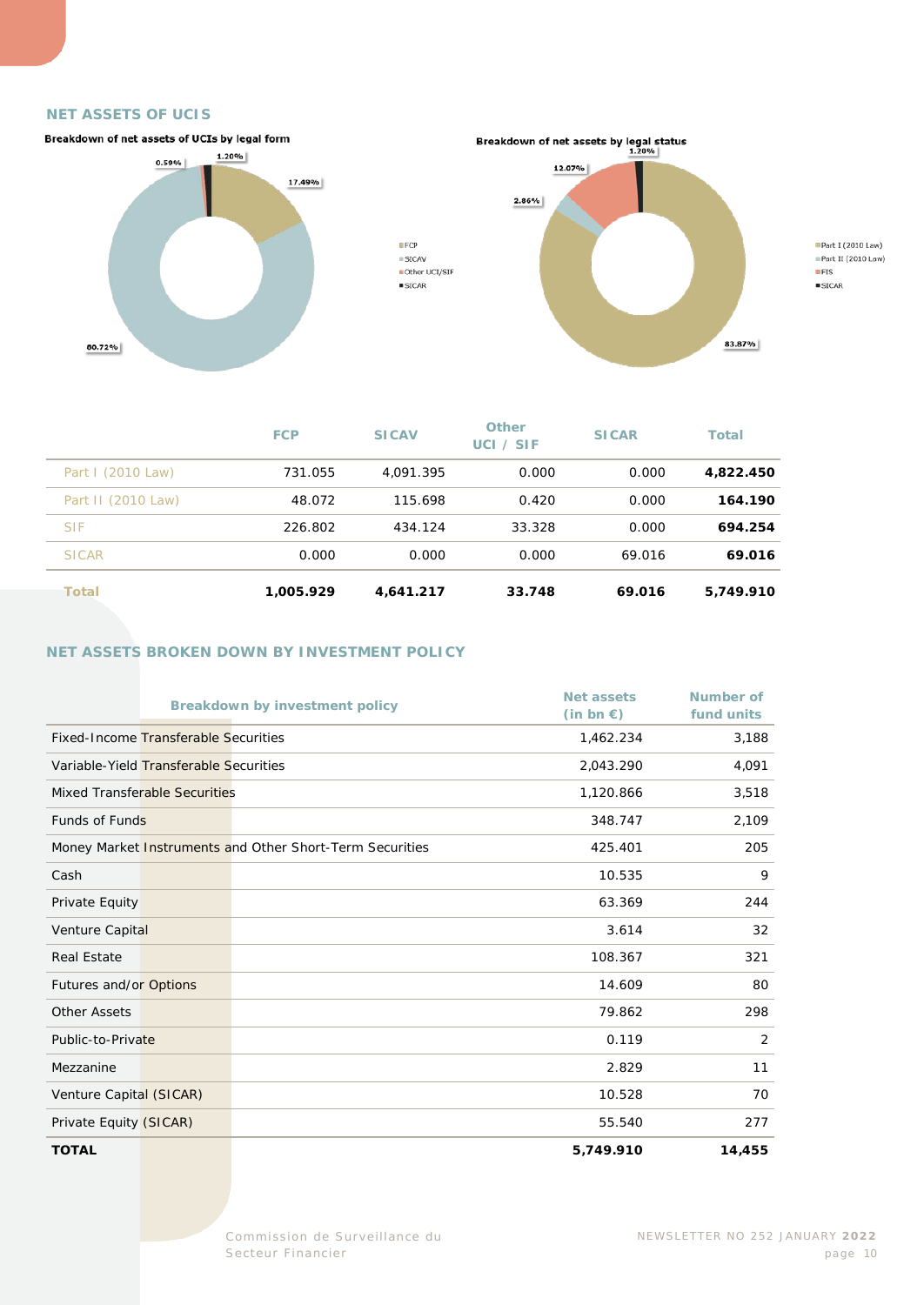|                                                                     | <b>Breakdown by investment policy</b> |                          | <b>Net assets</b><br>$(in bn \in)$ | fund units   | <b>Number of Subscriptions</b><br>(in bn $\epsilon$ ) | <b>Redemptions</b><br>(in bn $\epsilon$ ) | <b>Net</b><br>subscriptions<br>(in bn $\epsilon$ ) |
|---------------------------------------------------------------------|---------------------------------------|--------------------------|------------------------------------|--------------|-------------------------------------------------------|-------------------------------------------|----------------------------------------------------|
| <b>PART I</b>                                                       |                                       |                          |                                    |              |                                                       |                                           |                                                    |
| Fixed-Income Transferable Securities                                |                                       |                          | 1,355.728                          | 2,739        | 53.434                                                | 51.325                                    | 2.109                                              |
| Variable-Yield Transferable Securities                              |                                       |                          | 1,957.402                          | 3,764        | 73.446                                                | 64.937                                    | 8.509                                              |
| Mixed Transferable Securities                                       |                                       |                          | 911.653                            | 2,543        | 28.552                                                | 24.422                                    | 4.130                                              |
| <b>Funds of Funds</b>                                               |                                       |                          | 174.427                            | 847          | 4.730                                                 | 2.873                                     | 1.857                                              |
| Money Market Instruments and Other Short-<br><b>Term Securities</b> |                                       |                          | 399.806                            | 172          | 249.880                                               | 241.134                                   | 8.746                                              |
| Cash                                                                |                                       |                          | 10.496                             | 8            | 3.025                                                 | 2.917                                     | 0.108                                              |
| Futures and/or Options                                              |                                       |                          | 9.108                              | 45           | 0.443                                                 | 0.429                                     | 0.014                                              |
| <b>Other Assets</b>                                                 |                                       |                          | 3.830                              | 9            | 0.116                                                 | 0.117                                     | $-0.001$                                           |
| <b>SUB-TOTAL PART I</b>                                             |                                       | 4,822.450                | 10,127                             | 413.626      | 388.154                                               | 25.472                                    |                                                    |
| <b>PART II</b>                                                      |                                       |                          |                                    |              |                                                       |                                           |                                                    |
| Fixed-Income Transferable Securities                                |                                       | 15.240                   | 89                                 | 0.437        | 0.265                                                 | 0.172                                     |                                                    |
| Variable-Yield Transferable Securities                              |                                       | 13.781                   | 64                                 | 0.206        | 0.193                                                 | 0.013                                     |                                                    |
| <b>Mixed Transferable Securities</b>                                |                                       |                          | 65.552                             | 183          | 1.223                                                 | 1.157                                     | 0.066                                              |
| Funds of Funds                                                      |                                       | 32.892                   | 199                                | 0.550        | 0.324                                                 | 0.226                                     |                                                    |
| Money Market Instruments and Other Short-<br><b>Term Securities</b> |                                       |                          | 13.999                             | 23           | 1.526                                                 | 1.326                                     | 0.200                                              |
| Cash                                                                |                                       |                          | 0.000                              | $\mathsf{O}$ | 0.000                                                 | 0.000                                     | 0.000                                              |
| Private Equity                                                      |                                       |                          | 12.482                             | 21           | 0.005                                                 | 0.073                                     | $-0.068$                                           |
| Venture Capital                                                     |                                       |                          | 0.398                              | $\mathbf{1}$ | 0.014                                                 | 0.000                                     | 0.014                                              |
| <b>Real Estate</b>                                                  |                                       |                          | 3.602                              | 9            | 0.286                                                 | 0.000                                     | 0.286                                              |
| Futures and/or Options                                              |                                       |                          | 1.447                              | 13           | 0.029                                                 | 0.101                                     | $-0.072$                                           |
| <b>Other Assets</b>                                                 |                                       |                          | 4.797                              | 24           | 0.042                                                 | 0.067                                     | $-0.025$                                           |
|                                                                     |                                       | <b>SUB-TOTAL PART II</b> | 164.190                            | 626          | 4.318                                                 | 3.506                                     | 0.812                                              |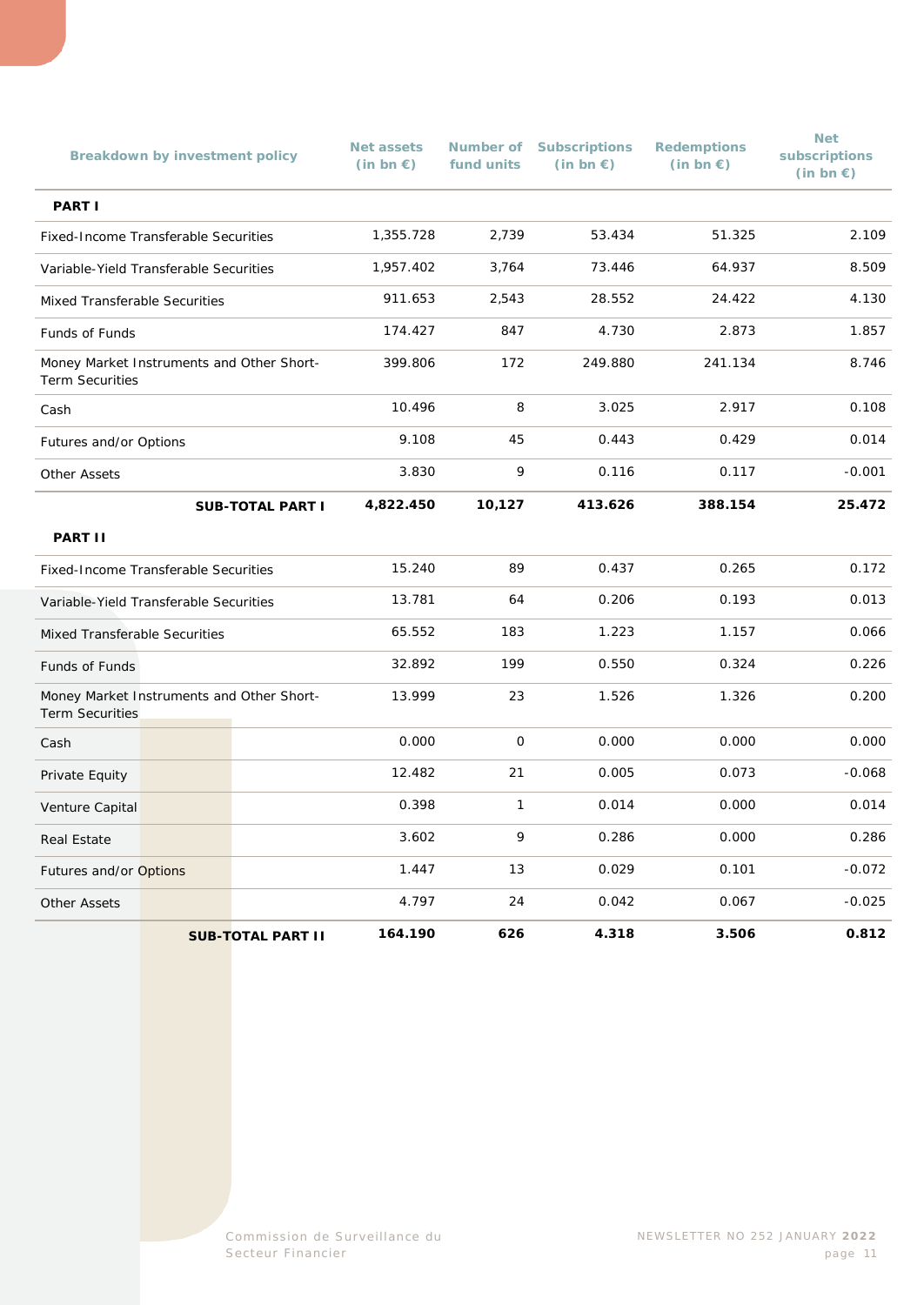#### **SIF**

| <b>TOTAL LUXEMBOURG UCIS</b>                                        | 5,749.910 | 14,455         | 432.787 | 402.985 | 29.802   |
|---------------------------------------------------------------------|-----------|----------------|---------|---------|----------|
| <b>TOTAL SICAR</b>                                                  | 69.016    | 360            | 0.159   | 0.174   | $-0.015$ |
| Private Equity                                                      | 55.540    | 277            | 0.159   | 0.103   | 0.056    |
| Venture Capital                                                     | 10.528    | 70             | 0.000   | 0.071   | $-0.071$ |
|                                                                     | 2.829     | 11             | 0.000   | 0.000   | 0.000    |
| Public-to-Private                                                   | 0.119     | $\overline{2}$ | 0.000   | 0.000   | 0.000    |
|                                                                     |           |                |         |         |          |
| <b>SUB-TOTAL SIFS</b>                                               | 694.254   | 3,342          | 14.684  | 11.151  | 3.533    |
|                                                                     | 71.235    | 265            | 0.929   | 0.502   | 0.427    |
| Futures and/or Options                                              | 4.054     | 22             | 0.039   | 0.034   | 0.005    |
|                                                                     | 104.765   | 312            | 1.715   | 0.884   | 0.831    |
| Venture Capital                                                     | 3.216     | 31             | 0.027   | 0.003   | 0.024    |
| Private Equity                                                      | 50.887    | 223            | 1.289   | 0.112   | 1.177    |
|                                                                     | 0.039     | 1              | 0.000   | 0.000   | 0.000    |
| Money Market Instruments and Other Short-<br><b>Term Securities</b> | 11.596    | 10             | 3.497   | 3.464   | 0.033    |
| Funds of Funds                                                      | 141.428   | 1,063          | 3.021   | 2.075   | 0.946    |
| <b>Mixed Transferable Securities</b>                                | 143.661   | 792            | 1.592   | 1.508   | 0.084    |
| Variable-Yield Transferable Securities                              | 72.107    | 263            | 1.054   | 0.465   | 0.589    |
| Fixed-Income Transferable Securities                                | 91.266    | 360            | 1.521   | 2.104   | $-0.583$ |
|                                                                     |           |                |         |         |          |

#### **ORIGIN OF THE INITIATORS OF LUXEMBOURG UCIS**

| <b>Country</b> | Net assets<br>(in bn EUR) | in $%$ | Number of<br><b>UCIS</b> | in $%$ | Number of<br>fund units | in $%$ |
|----------------|---------------------------|--------|--------------------------|--------|-------------------------|--------|
| <b>US</b>      | 1,185.167                 | 20.6%  | 165                      | 4.7%   | 1,151                   | 8.0%   |
| GB             | 956.890                   | 16.6%  | 244                      | 6.9%   | 1,633                   | 11.3%  |
| <b>DE</b>      | 817.355                   | 14.2%  | 1,129                    | 32.2%  | 2,383                   | 16.5%  |
| <b>CH</b>      | 807.550                   | 14.1%  | 532                      | 15.2%  | 2,700                   | 18.7%  |
| <b>FR</b>      | 597.337                   | 10.4%  | 265                      | 7.6%   | 1,526                   | 10.5%  |
| IT             | 363.223                   | 6.3%   | 127                      | 3.6%   | 1,246                   | 8.6%   |
| <b>BE</b>      | 246.312                   | 4.3%   | 140                      | 4.0%   | 777                     | 5.4%   |
| LU             | 216.338                   | 3.8%   | 279                      | 7.9%   | 836                     | 5.8%   |
| <b>NL</b>      | 127.469                   | 2.2%   | 42                       | 1.2%   | 264                     | 1.8%   |
| DK.            | 126.733                   | 2.2%   | 20                       | 0.6%   | 204                     | 1.4%   |
| <b>OTHERS</b>  | 305.536                   | 5.3%   | 565                      | 16.1%  | 1,735                   | 12.0%  |
| <b>TOTAL</b>   | 5,749.910                 | 100.0% | 3,508                    | 100.0% | 14,455                  | 100.0% |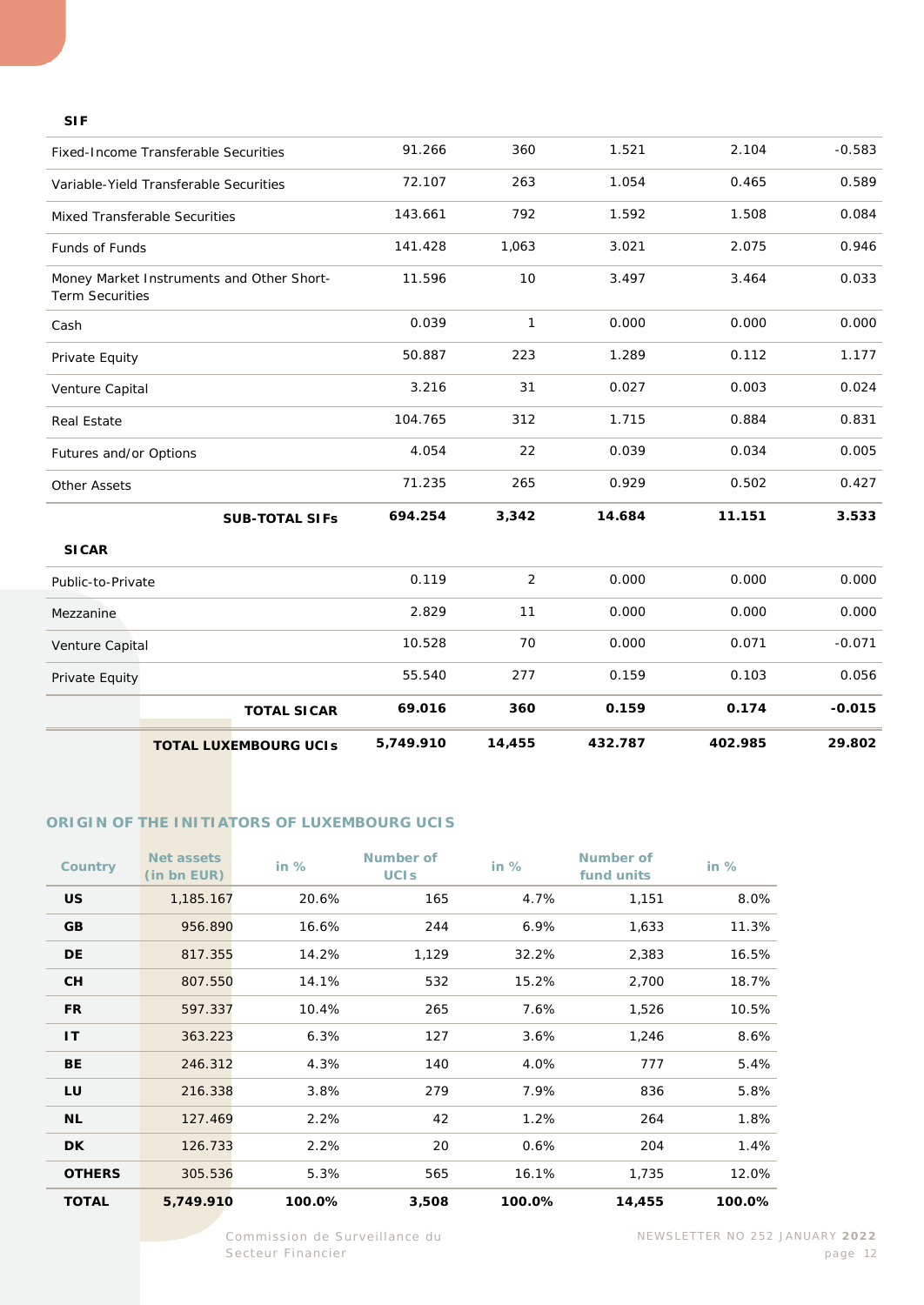#### **BREAKDOWN OF UCI FUND UNITS REGISTERED IN LUXEMBOURG BY REFERENCE CURRENCY**

| <b>Currency</b> | <b>Net assets</b><br>(in bn EUR) | in %     | <b>Number of</b><br>fund units | in $%$   |
|-----------------|----------------------------------|----------|--------------------------------|----------|
| <b>AUD</b>      | 3.984                            | 0.069%   | 21                             | 0.145%   |
| CAD             | 4.242                            | 0.074%   | 18                             | 0.125%   |
| <b>CHF</b>      | 55.619                           | 0.967%   | 255                            | 1.764%   |
| <b>CNH</b>      | 13.445                           | 0.234%   | 27                             | 0.187%   |
| <b>CNY</b>      | 10.734                           | 0.187%   | $\overline{4}$                 | 0.028%   |
| CZK             | 1.367                            | 0.024%   | 70                             | 0.484%   |
| <b>DKK</b>      | 1.661                            | 0.029%   | 12                             | 0.083%   |
| <b>EUR</b>      | 2,979.674                        | 51.821%  | 8,952                          | 61.930%  |
| GBP             | 190.145                          | 3.307%   | 304                            | 2.103%   |
| <b>HKD</b>      | 3.830                            | 0.066%   | 8                              | 0.055%   |
| <b>HUF</b>      | 0.305                            | 0.005%   | 21                             | 0.145%   |
| <b>JPY</b>      | 62.543                           | 1.088%   | 168                            | 1.162%   |
| <b>NOK</b>      | 6.486                            | 0.113%   | 36                             | 0.249%   |
| <b>NZD</b>      | 0.284                            | 0.005%   | 1                              | 0.007%   |
| <b>PLN</b>      | 0.156                            | 0.003%   | $\overline{4}$                 | 0.028%   |
| <b>RON</b>      | 0.558                            | 0.010%   | $\overline{4}$                 | 0.028%   |
| <b>SEK</b>      | 46.035                           | 0.801%   | 122                            | 0.844%   |
| <b>SGD</b>      | 1.375                            | 0.024%   | $\overline{7}$                 | 0.048%   |
| <b>USD</b>      | 2,367.446                        | 41.173%  | 4,420                          | 30.578%  |
| ZAR             | 0.021                            | 0.000%   | 1                              | 0.007%   |
| <b>TOTAL</b>    | 5,749.910                        | 100.000% | 14,455                         | 100.000% |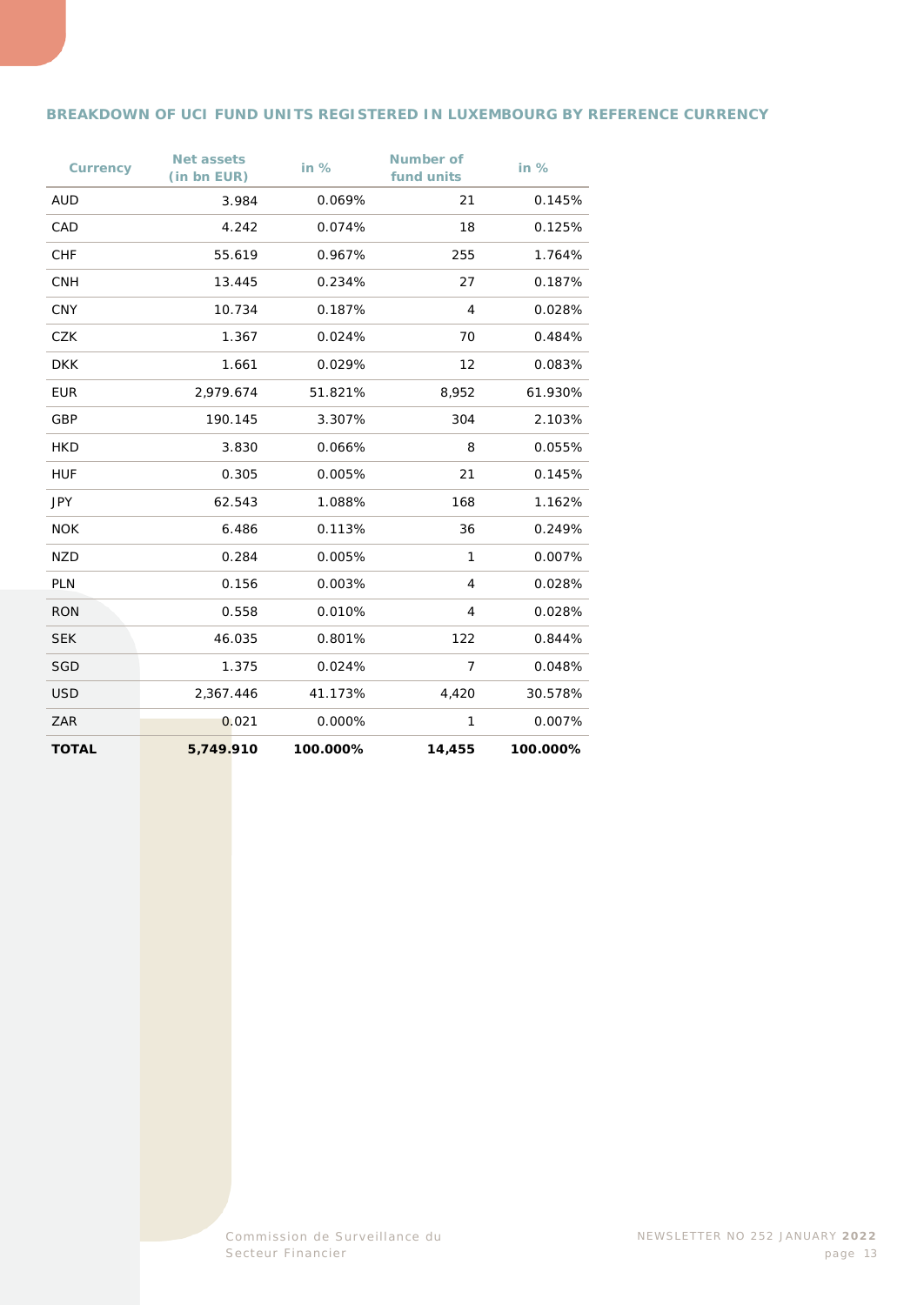#### **PROSPECTUSES TO BE PUBLISHED WHEN SECURITIES ARE OFFERED TO THE PUBLIC OR ADMITTED TO TRADING ON A REGULATED MARKET**



**CSSF APPROVALS**

In December 2021, the CSSF approved a total of 64 documents pursuant to the Prospectus Regulation, which break down as follows:

| base prospectuses:      | 18 (28.13%)  |
|-------------------------|--------------|
| other prospectuses:     | $9(14.06\%)$ |
| registration documents: | 2(3.12%)     |
| supplements:            | 35 (54.69%)  |
|                         |              |

#### **NOTIFICATIONS RECEIVED BY THE CSSF FROM THE COMPETENT AUTHORITIES OF OTHER EEA MEMBER STATES**



In December 2021, the CSSF received 25 notifications relating to prospectuses and base prospectuses and 26 notifications relating to supplements from competent authorities of other EEA Member States.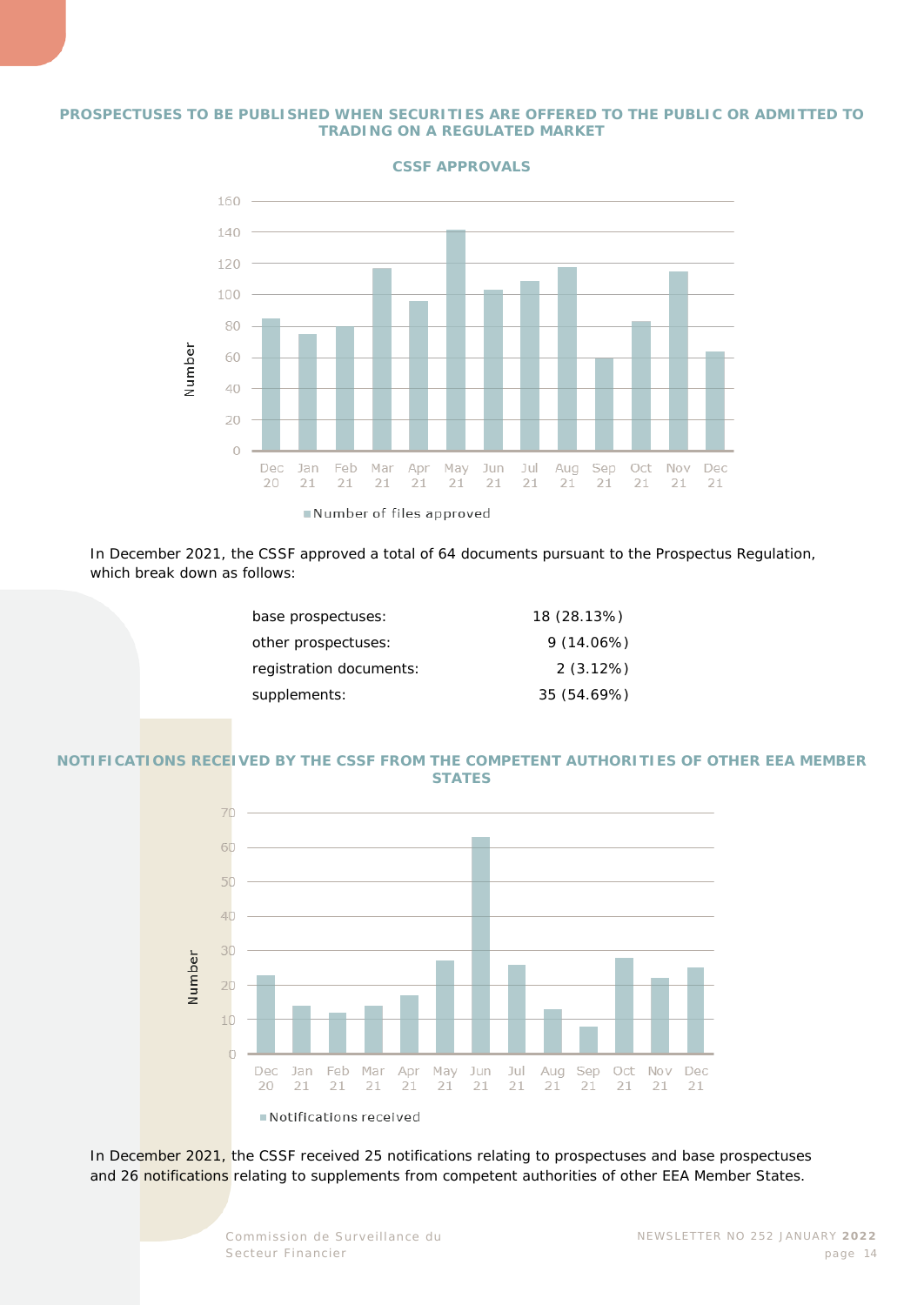

#### **NOTIFICATIONS SENT BY THE CSSF TO COMPETENT AUTHORITIES OF OTHER EEA MEMBER STATES**

In December 2021, the CSSF sent 12 notifications relating to prospectuses and base prospectuses and 17 notifications relating to supplements to the competent authorities of other EEA Member States<sup>1</sup>.

#### **ISSUERS OF SECURITIES WHOSE HOME MEMBER STATE IS LUXEMBOURG PURSUANT TO THE LAW OF 11 JANUARY 2008 ON TRANSPARENCY REQUIREMENTS FOR ISSUERS (THE "TRANSPARENCY LAW")**

Since 30 November 2021, three issuers have chosen Luxembourg as home Member State for the purposes of the Transparency Law. Moreover, 10 issuers were deregistered from the list due to the fact that they no longer fall within the scope of the Transparency Law.

As at 31 December 2021, **459 issuers** subject to the supervision of the CSSF were included in the list of issuers whose home Member State is Luxembourg pursuant to the Transparency Law.



<span id="page-14-0"></span>*<sup>1</sup> These figures are the number of prospectuses, base prospectuses, registration documents and supplements for which the CSSF sent one or several notifications. Where notifications were sent at different dates and/or in several Member States, only the first notification is included in the statistical calculation. Each document notified in one or several Member States is thus only counted once.*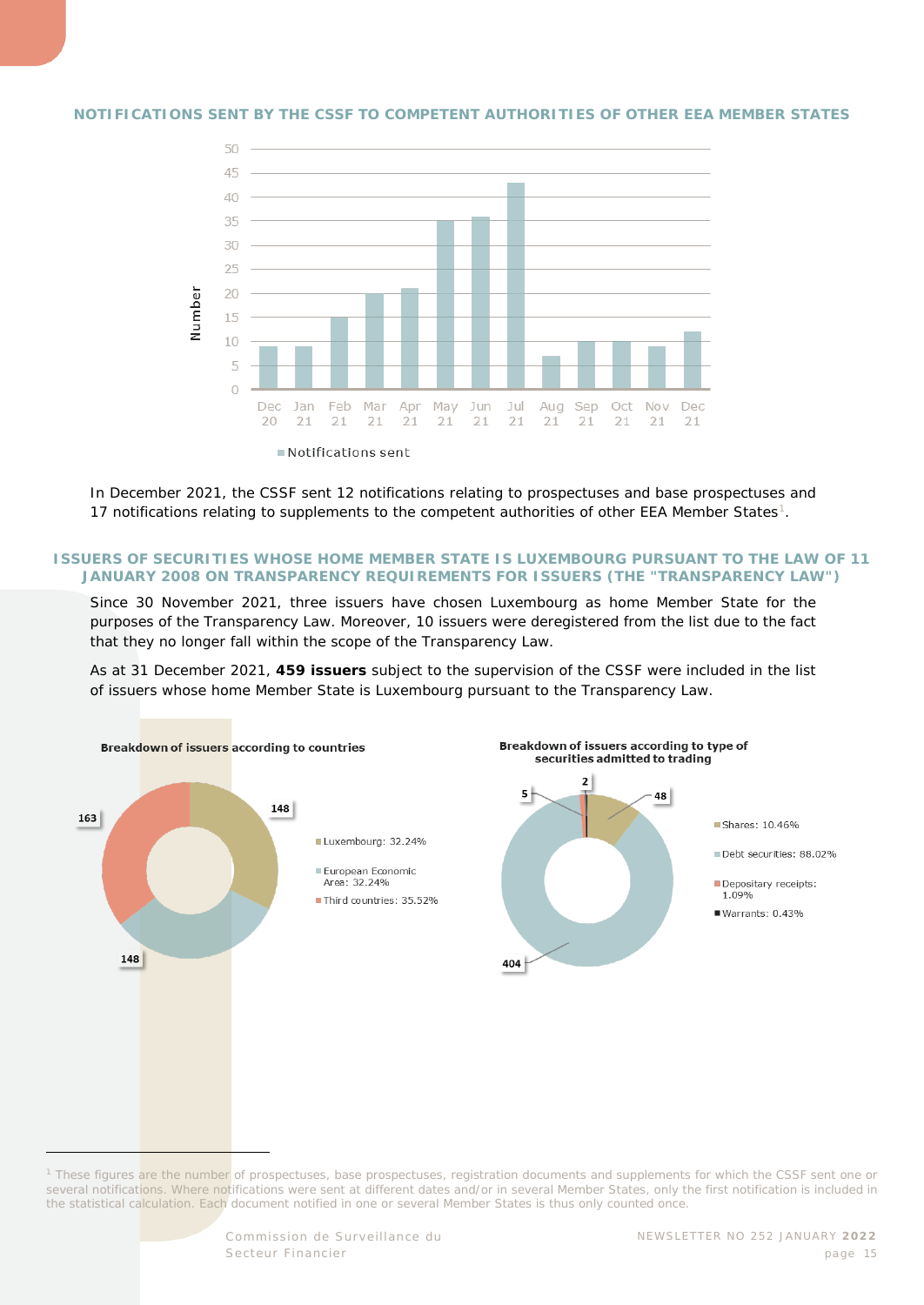#### **PENSION FUNDS**

As at 31 December 2021, **12 pension funds** in the form of pension savings companies with variable capital (SEPCAVs) and pension savings associations (ASSEPs) were registered on the official list of pension funds subject to the Law of 13 July 2005 on institutions for occupational retirement provision in the form of a SEPCAV and an ASSEP.

On the same date, the number of professionals authorised to act as **liability managers** for pension funds subject to the Law of 13 July 2005 amounted to **16**.

#### **SECURITISATION UNDERTAKINGS**

The number of **securitisation undertakings** authorised by the CSSF in accordance with the Law of 22 March 2004 on securitisation amounted to **29** entities as at 31 December 2021.

#### **PUBLIC OVERSIGHT OF THE AUDIT PROFESSION**

The public oversight of the audit profession covered **52** *cabinets de révision agréés* (approved audit firms) and **341** *réviseurs d'entreprises agréés* (approved statutory auditors) as at 31 December 2021. The oversight also included **27 third-country auditors and audit firms** duly registered in accordance with the Law of 23 July 2016 concerning the audit profession.

<span id="page-15-0"></span>

## **Human resources**

In order to increase its staff, the CSSF has hired 10 employees since the publication of the last Newsletter and counts, after the departure of 12 agents, 953 agents (519 men and 434 women). They have been assigned to the following departments:

#### **UCI Departments**

Natalia SZUMLAKOWSKA

#### **Supervision of Specialised PFS**

Florent CAMUS

**Supervision of Investment Firms**

Camie GUEBELS

**Innovation, Payments, Market Infrastructures and Governance**

Jamie HAUGHEY

#### **Supervision of Information Systems and Support PFS**

Haris JAHIC Cyrille LENOU TAGO

**Department "Real Estate and Facility Management"**

Sébastien BAUDUY Yohann TALLET

#### **Information Systems of the CSSF (IT)**

Georgia HATZIVASSILIADIS

#### Philip SUSAN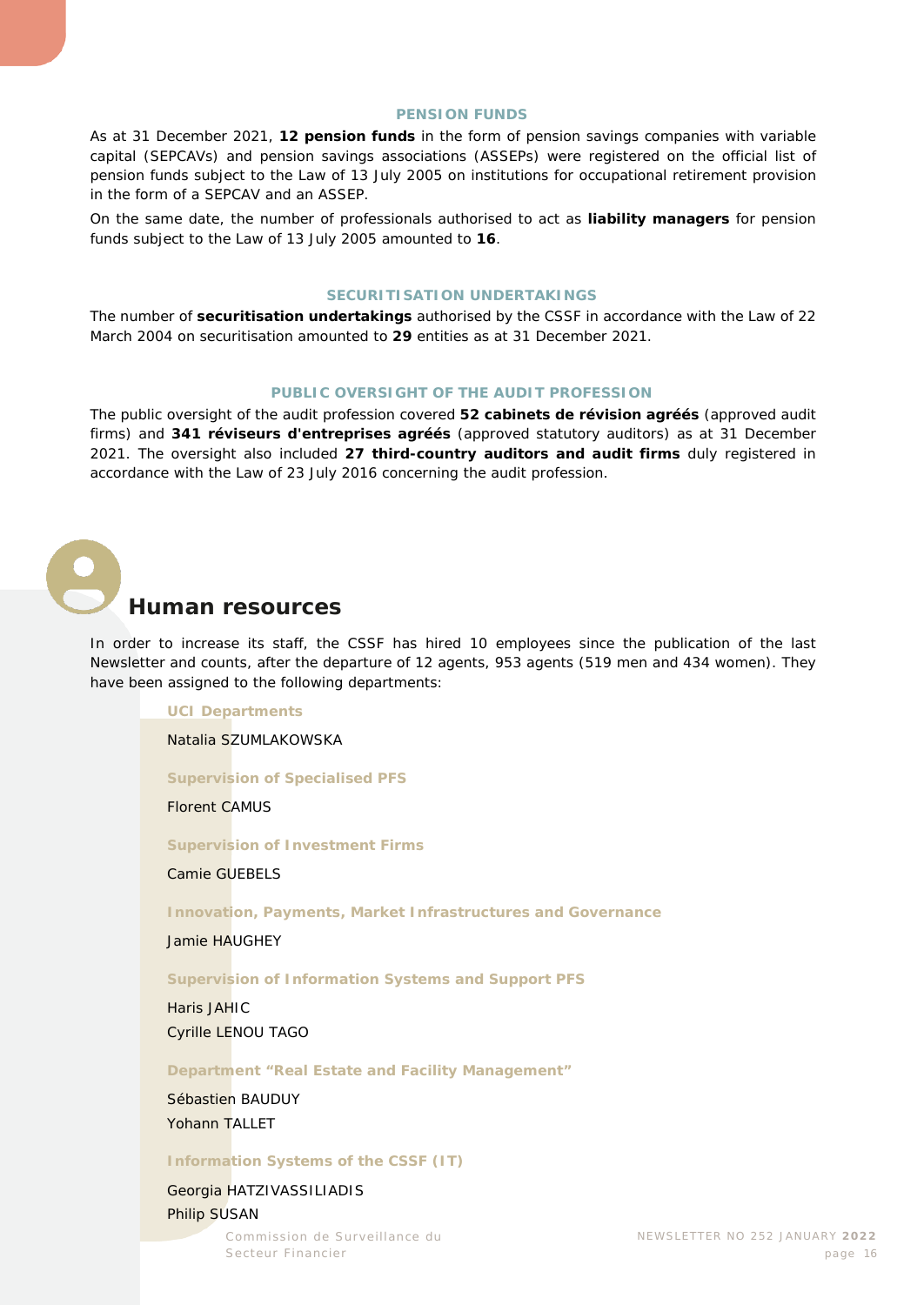<span id="page-16-0"></span>

# **European/International News in December 2021**

## <span id="page-16-1"></span>**Single Supervisory Mechanism (SSM) - European Central Bank (ECB)**

| Date       | <b>Publications</b>                                                                                                                  | <b>Description</b>                                                                                                                                                                                                                                                            |
|------------|--------------------------------------------------------------------------------------------------------------------------------------|-------------------------------------------------------------------------------------------------------------------------------------------------------------------------------------------------------------------------------------------------------------------------------|
| 07/12/2021 | ECB Banking Supervision -<br>Supervisory priorities for 2022-<br>2024                                                                | Publication of the strategic priorities for 2022-2024 following an<br>assessment by the ECB in cooperation with the national<br>competent authorities (NCAs) of the main risks and<br>vulnerabilities faced by significant institution (SIs) under ECB<br>direct supervision. |
| 07/12/2021 | Blog post on supervisory priorities<br>for a healthier banking sector<br>after the pandemic                                          | Publication of a blog post by Andrea Enria, Chair of the ECB's<br>Supervisory Board and Mario Quagliariello, Director of<br>Supervisory Strategy and Risk, regarding supervisory priorities<br>for a healthier banking sector after the pandemic.                             |
| 08/12/2021 | Guide to fit and proper<br>assessments                                                                                               | Publication of an updated version of the ECB quide to fit and<br>proper assessments.                                                                                                                                                                                          |
| 14/12/2021 | List of supervised entities (as of 1<br>November 2021)                                                                               | Publication of the list of supervised entities (as of 1 November<br>2021).                                                                                                                                                                                                    |
| 16/12/2021 | Press release on the appointment<br>of Anneli Tuominen as new<br>member of the ECB Supervisory<br>Board                              | Publication of a press release regarding the appointment of<br>Anneli Tuominen as ECB representative to the Supervisory<br>Board for a five-year non-renewable term, succeeding Pentti<br>Hakkarainen whose five-year term will end on 31 January<br>2022.                    |
| 16/12/2021 | Letter from Andrea Enria, Chair of<br>the Supervisory Board, to Mr<br>Grant, Mr Rinaldi, Mr Zanni,<br>MEPs, on credit risk           | Publication of a letter from the Chair of the Supervisory Board<br>to Members of the European Parliament in response to a<br>written request related to credit risk.                                                                                                          |
| 22/12/2021 | Feedback on the input provided<br>by the European Parliament as<br>part of its "resolution on Banking<br>Union - Annual Report 2020" | Publication by the ECB of its replies to the comments and<br>suggestions provided by the European Parliament in the<br>"Resolution on Banking Union - Annual Report 2020"                                                                                                     |
| Date       | <b>Interviews and speeches</b>                                                                                                       | <b>Description</b>                                                                                                                                                                                                                                                            |
| 02/12/2021 | Edouard Fernandez-Bollo:<br>Supervisory points of attention in<br>the euro area banking sector                                       | Speech given by Edouard Fernandez-Bollo, Member of the<br>Supervisory Board of the ECB, regarding supervisory points of<br>attention in the euro area banking sector.                                                                                                         |
| 10/12/2021 | Frank Elderson: Mapping<br>connected dots: how climate-<br>related and environmental risk<br>management is becoming a<br>reality     | Speech given by Frank Elderson, Member of the Executive<br>Board of the ECB and Vice-Chair of the Supervisory Board of<br>the ECB, regarding climate-related and environmental risk<br>management.                                                                            |
| 10/12/2021 | Elizabeth McCaul: The evolution<br>of stress testing in banking<br>supervision                                                       | Speech given by Elizabeth McCaul, Member of the Supervisory<br>Board of the ECB, regarding the evolution of stress testing in<br>banking supervision.                                                                                                                         |
| 21/12/2021 | Andrea Enria: Interview with Het<br>Financieele Dagblad                                                                              | Interview with Andrea Enria, Chair of the Supervisory Board of<br>the ECB, for Het Financieele Dagblad.                                                                                                                                                                       |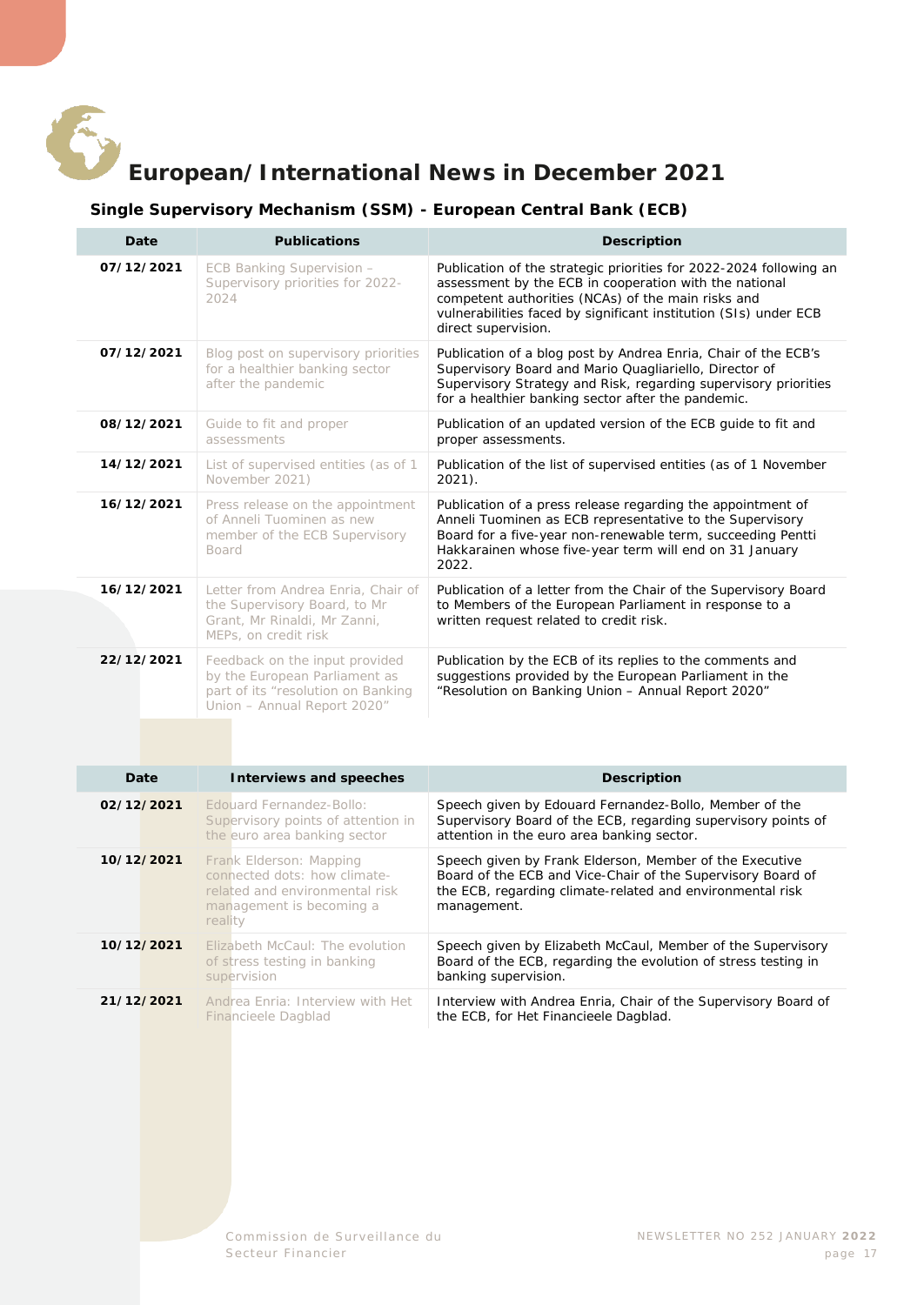<span id="page-17-0"></span>

| Date       | <b>Regulatory developments</b>                                                  | Description                                                                                                                                                                                                                                                                                                                                                                                                                                                                                                                                                                                                                                                                                                                                                                                                                                                                                                                                    |
|------------|---------------------------------------------------------------------------------|------------------------------------------------------------------------------------------------------------------------------------------------------------------------------------------------------------------------------------------------------------------------------------------------------------------------------------------------------------------------------------------------------------------------------------------------------------------------------------------------------------------------------------------------------------------------------------------------------------------------------------------------------------------------------------------------------------------------------------------------------------------------------------------------------------------------------------------------------------------------------------------------------------------------------------------------|
| 07/12/2021 | <b>Commission Delegated Regulation</b><br>(EU) 2021/2153 of 6 August 2021       | Publication of Commission Delegated Regulation (EU)<br>2021/2153 of 6 August 2021 supplementing Directive (EU)<br>2019/2034 of the European Parliament and of the Council with<br>regard to regulatory technical standards specifying the criteria<br>for subjecting certain investment firms to the requirements of<br>Regulation (EU) No 575/2013.                                                                                                                                                                                                                                                                                                                                                                                                                                                                                                                                                                                           |
| 07/12/2021 | <b>Commission Delegated Regulation</b><br>(EU) 2021/2154 of 13 August<br>2021   | Publication of Commission Delegated Regulation (EU)<br>2021/2154 of 13 August 2021 supplementing Directive (EU)<br>2019/2034 of the European Parliament and of the Council with<br>regard to regulatory technical standards specifying appropriate<br>criteria to identify categories of staff whose professional<br>activities have a material impact on the risk profile of an<br>investment firm or of the assets that it manages.                                                                                                                                                                                                                                                                                                                                                                                                                                                                                                          |
| 07/12/2021 | <b>Commission Delegated Regulation</b><br>(EU) 2021/2155 of 13 August<br>2021   | Publication of Commission Delegated Regulation (EU)<br>2021/2155 of 13 August 2021 supplementing Directive (EU)<br>2019/2034 of the European Parliament and of the Council with<br>regard to regulatory technical standards specifying the classes<br>of instruments that adequately reflect the credit quality of the<br>investment firm as a going concern and possible alternative<br>arrangements that are appropriate to be used for the purposes<br>of variable remuneration.                                                                                                                                                                                                                                                                                                                                                                                                                                                            |
| 10/12/2021 | <b>Commission Delegated Regulation</b><br>(EU) 2021/2178 of 6 July 2021         | Publication of Commission Delegated Regulation (EU)<br>2021/2178 of 6 July 2021 supplementing Regulation (EU)<br>2020/852 of the European Parliament and of the Council by<br>specifying the content and presentation of information to be<br>disclosed by undertakings subject to Articles 19a or 29a of<br>Directive 2013/34/EU concerning environmentally sustainable<br>economic activities, and specifying the methodology to comply<br>with that disclosure obligation.                                                                                                                                                                                                                                                                                                                                                                                                                                                                  |
| 20/12/2021 | <b>Commission Delegated Regulation</b><br>(EU) 2021/2268 of 6 September<br>2021 | Publication of Commission Delegated Regulation (EU)<br>2021/2268 of 6 September 2021 amending the regulatory<br>technical standards laid down in Commission Delegated<br>Regulation (EU) 2017/653 as regards the underpinning<br>methodology and presentation of performance scenarios, the<br>presentation of costs and the methodology for the calculation of<br>summary cost indicators, the presentation and content of<br>information on past performance and the presentation of costs<br>by packaged retail and insurance-based investment products<br>(PRIIPs) offering a range of options for investment and<br>alignment of the transitional arrangement for PRIIP<br>manufacturers offering units of funds referred to in Article 32 of<br>Regulation (EU) No 1286/2014 of the European Parliament and<br>of the Council as underlying investment options with the<br>prolonged transitional arrangement laid down in that Article. |
| 22/12/2021 | Commission Implementing<br>Regulation (EU) 2021/2284 of<br>10 December 2021     | Publication of Commission Implementing Regulation (EU)<br>2021/2284 of 10 December 2021 laying down implementing<br>technical standards for the application of Regulation (EU)<br>2019/2033 of the European Parliament and of the Council with<br>regard to supervisory reporting and disclosures of investment<br>firms.                                                                                                                                                                                                                                                                                                                                                                                                                                                                                                                                                                                                                      |

# <span id="page-17-1"></span>**European Banking Authority (EBA)**

| Date       | <b>Publications</b>                                                                                               | <b>Description</b>                                                                                                                                                                                                                                                          |
|------------|-------------------------------------------------------------------------------------------------------------------|-----------------------------------------------------------------------------------------------------------------------------------------------------------------------------------------------------------------------------------------------------------------------------|
| 01/12/2021 | EBA publishes sample of banks<br>participating in the December<br>2021 mandatory Basel III<br>monitoring exercise | The EBA publishes the sample of banks for the mandatory<br>Basel III monitoring exercise, which will refer to December<br>2021 data. The exercise is expected to be launched at the end<br>of January 2022 and its results to be published at the end of<br>September 2022. |
|            | Commission de Surveillance du<br>Secteur Financier                                                                | NEWSLETTER NO 252 JANUARY 2022<br>page 18                                                                                                                                                                                                                                   |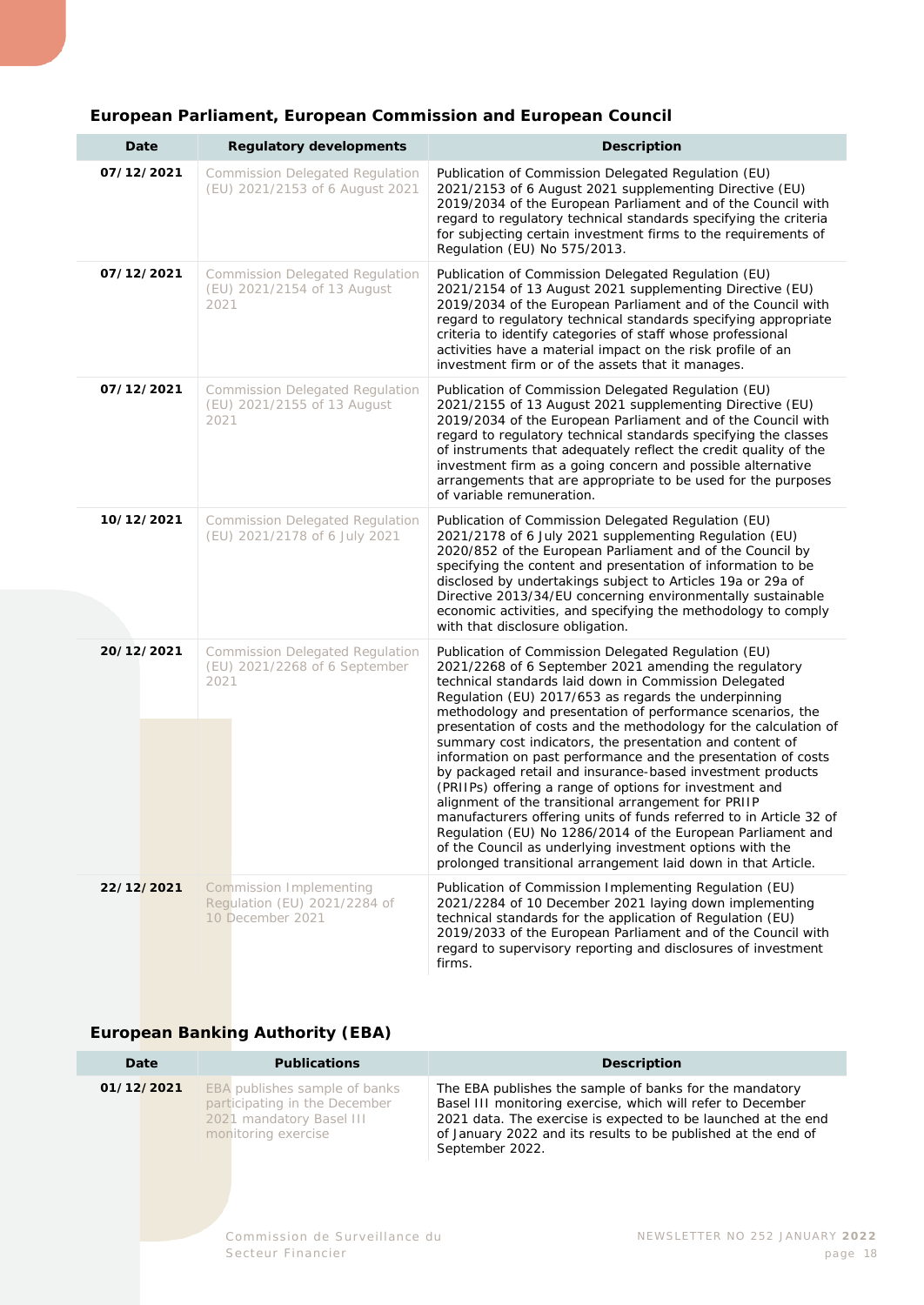| Date       | <b>Publications</b>                                                                                                                                                         | <b>Description</b>                                                                                                                                                                                                                                                                                                                                                                                                                                                                                                                                                                                                                                                                                                                                                                                                         |
|------------|-----------------------------------------------------------------------------------------------------------------------------------------------------------------------------|----------------------------------------------------------------------------------------------------------------------------------------------------------------------------------------------------------------------------------------------------------------------------------------------------------------------------------------------------------------------------------------------------------------------------------------------------------------------------------------------------------------------------------------------------------------------------------------------------------------------------------------------------------------------------------------------------------------------------------------------------------------------------------------------------------------------------|
| 03/12/2021 | EBA risk assessment shows<br>improvements in EU banks<br>solvency, profitability and<br>liquidity, but asset price<br>corrections remain a key threat                       | The EBA published its annual risk assessment of the European<br>banking system. The report is accompanied by the publication<br>of the 2021 EU-wide transparency exercise, which provides<br>detailed information, in a comparable and accessible format, for<br>120 banks across 25 EEA / EU countries. Fears about potential<br>asset quality deterioration have not materialised, except for the<br>sectors most affected by the pandemic. Looking ahead, banks<br>as well as micro and macro prudential authorities need to be<br>prepared in case of a deterioration in the economic outlook or<br>in case inflationary pressure translates into further rising rates.                                                                                                                                                |
| 08/12/2021 | EBA updates on monitoring of<br>CET1 capital instruments                                                                                                                    | The EBA published an updated list of Common Equity Tier 1<br>(CET1) instruments of EU institutions. This list is accompanied<br>by an updated CET1 Report, which includes information on the<br>underlying objectives of the monitoring as well as on the<br>consequences of including or excluding instruments in or from<br>the CET1 list. The EBA's monitoring of capital instruments<br>contributes to the enhancement of the quality of institutions'<br>capital across the EU. The EBA will continue to update the<br>Report on a regular basis to give account of new developments<br>in CET1 issuances and practices.                                                                                                                                                                                              |
| 09/12/2021 | <b>EBA report highlights</b><br>shortcomings in the application of<br>its Guidelines on the<br>remuneration of sales staff                                                  | The EBA published a Report on the application of its Guidelines<br>on the remuneration of sales staff in force since 2016. The<br>EBA's assessment revealed that financial institutions focus<br>more on prudential requirements and commercial interests than<br>on meeting the interests of consumers. However, the EBA also<br>identified good practices that are considered to be compliant<br>with the Guidelines.                                                                                                                                                                                                                                                                                                                                                                                                    |
| 10/12/2021 | EBA issues revised list of ITS<br>validation rules                                                                                                                          | The EBA issued a revised list of validation rules in its<br>Implementing Technical Standards (ITS) on supervisory<br>reporting, highlighting those, which have been deactivated<br>either for incorrectness or for triggering IT problems.<br>Competent Authorities throughout the EU are informed that<br>data submitted in accordance with these ITS should not be<br>formally validated against the set of deactivated rules.                                                                                                                                                                                                                                                                                                                                                                                           |
| 16/12/2021 | EBA strengthens AML/CFT<br>supervision in the EU through<br>revised Guidelines and enhanced<br>cooperation                                                                  | The EBA published its revised Guidelines on risk-based<br>supervision of credit and financial institutions' compliance with<br>anti-money laundering and countering the financing of<br>terrorism (AML/CFT) obligations. The Guidelines set out the<br>steps supervisors should take to ensure adequate AML/CFT<br>oversight of their sector and support the adoption, by credit<br>and financial institutions, of effective ML/TF risk management<br>policies and procedures. The EBA decided to update and<br>strengthen these Guidelines in light of the findings from its<br>ongoing work to review competent authorities' approaches to<br>AML/CFT supervision. These findings suggest that some<br>competent authorities found the implementation of the risk-<br>based approach to AML/CFT supervision challenging. |
| 16/12/2021 | <b>EBA</b> issues final Guidelines on<br>cooperation and information<br>exchange between prudential<br>supervisors, AML/CFT supervisors<br>and financial intelligence units | The EBA published its final Guidelines setting out how<br>prudential supervisors, anti-money laundering and countering<br>the financing of terrorism (AML/CFT) supervisors and financial<br>intelligence units (FIUs) should cooperate and exchange<br>information in relation to AML/CFT, in line with provisions laid<br>down in the Capital Requirements Directive (CRD).                                                                                                                                                                                                                                                                                                                                                                                                                                               |
| 16/12/2021 | The EBA's feasibility study on<br>integrated reporting system<br>provides a long-term vision for<br>increasing efficiencies and<br>reducing reporting costs                 | The EBA published its final Report on the feasibility study of an<br>integrated reporting system (IRS). This Report is the outcome<br>of over two years of effort and active engagement of both<br>national and European authorities, as well as interaction with<br>financial institutions, professional associations and specialised<br>service providers. This study is part of a broader strategy of the<br>European Commission to improve and modernise EU<br>supervisory reporting while minimising the aggregate reporting<br>burden for all parties.                                                                                                                                                                                                                                                               |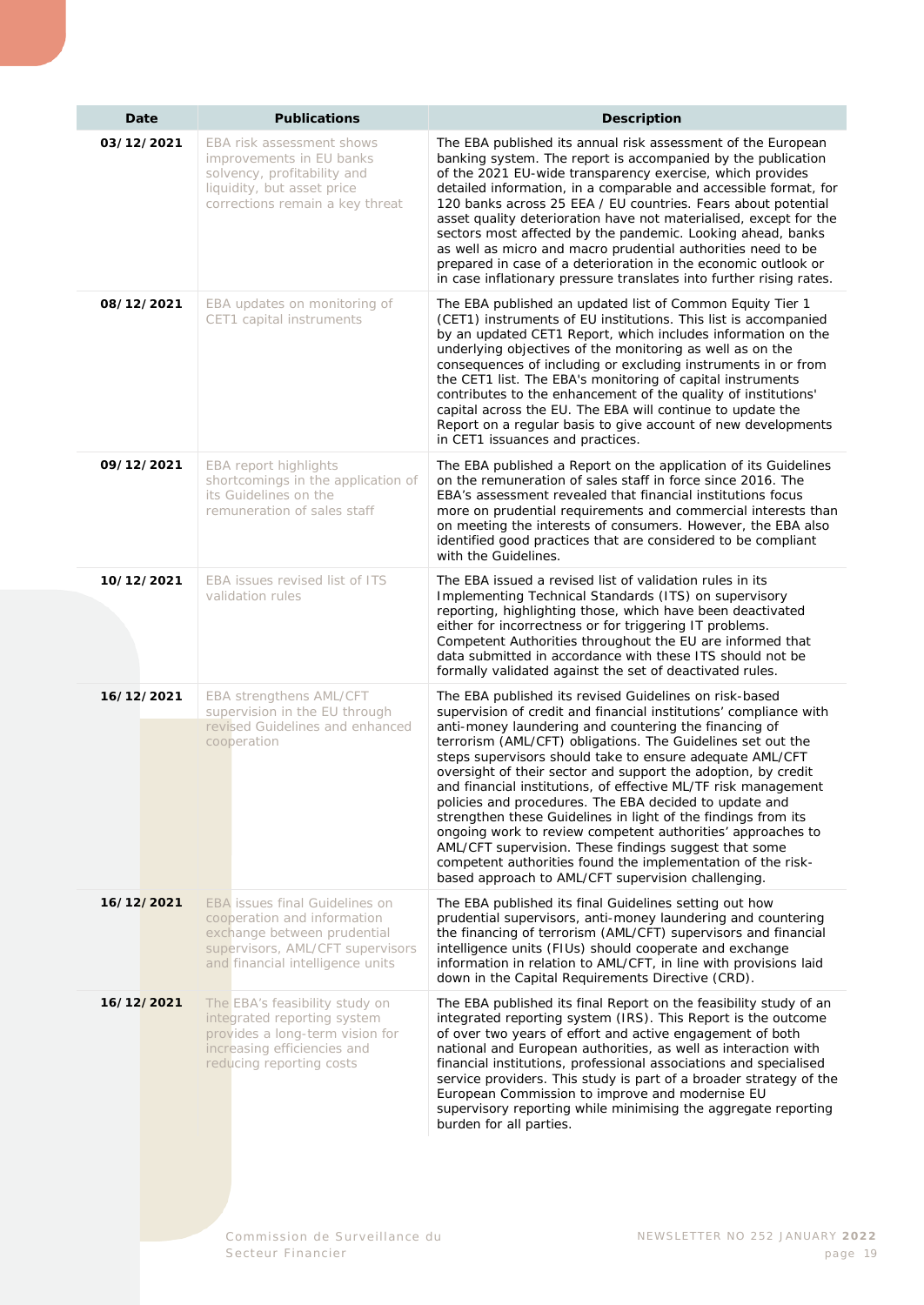| 17/12/2021<br>EBA publishes final Guidelines on<br>the delineation and reporting of<br>available financial means of<br>deposit quarantee schemes                      | The EBA published its Final Guidelines on the delineation and<br>reporting of available financial means (AFM) of DGSs. The<br>purpose of the Guidelines is to ensure that only funds that<br>credit institutions originally contributed to a DGS fund, or that<br>stem indirectly from such contributions, such as recoveries, will<br>count towards reaching the target level of said DGS fund.<br>Conversely, funds that stem directly or indirectly from<br>borrowed resources should not count towards the target level.<br>These clarifications aim at preventing a situation whereby a<br>DGS could meet the target level by taking out a loan, instead of<br>raising contributions from the industry. |
|-----------------------------------------------------------------------------------------------------------------------------------------------------------------------|--------------------------------------------------------------------------------------------------------------------------------------------------------------------------------------------------------------------------------------------------------------------------------------------------------------------------------------------------------------------------------------------------------------------------------------------------------------------------------------------------------------------------------------------------------------------------------------------------------------------------------------------------------------------------------------------------------------|
| 17/12/2021<br>EBA confirms EU banks' solid<br>overall liquidity position but<br>warns about low foreign currency<br>liquidity buffers                                 | The EBA published its EBA Report on liquidity measures, which<br>monitors and evaluates the liquidity coverage requirements<br>currently in place in the EU. The liquidity coverage ratio (LCR)<br>of EU banks stood at 176% in June 2021, materially above the<br>minimum threshold of 100%. At the same time, the EBA<br>renews its concern of EU banks' low foreign currency LCR<br>values and encourages banks and supervisors to work towards<br>improving the situation.                                                                                                                                                                                                                               |
| 17/12/2021<br>EBA will run its next EU-wide<br>stress test in 2023                                                                                                    | On 8 December 2021, the Board of Supervisors of the EBA<br>decided to carry out its next EU-wide stress test in 2023. This<br>is in line with the decision to aim for a biennial exercise. This<br>decision has been communicated to the European Parliament,<br>the Council, and the Commission. In 2022, the EBA will perform<br>its regular annual transparency exercise.                                                                                                                                                                                                                                                                                                                                 |
| 20/12/2021<br>The EBA introduces enhanced<br>proportionality in supervisory<br>reporting<br>institutions.                                                             | The EBA published its final draft Implementing Technical<br>Standards (ITS) on supervisory reporting with respect to<br>common reporting (COREP), asset encumbrance, global<br>systemically important institutions (G-SIIs) and additional<br>liquidity monitoring metrics (ALMM). Proportionality was a key<br>consideration in the proposed changes, making reporting<br>requirements better suited to the size and risk of the                                                                                                                                                                                                                                                                            |
| 20/12/2021<br>EBA publishes the methodology<br>for investment firms to be<br>reclassified as credit institutions                                                      | The EBA published a package of two final draft regulatory<br>technical standards (RTS) regarding the reclassification of<br>investment firms as credit institutions. These final draft RTS,<br>which are part of the EBA's roadmap for the implementation of<br>a new prudential regime for investment firms, will provide<br>clarity in the calculation of the EUR 30 bn threshold for<br>investment firms looking to understand whether they should be<br>applying for authorisation as a credit institution, as well as<br>assist competent authorities in the monitoring of firms' position<br>triggering a reclassification.                                                                            |
| 20/12/2021<br>The EBA paves the way for<br>setting up a central database on<br>anti-money laundering and<br>countering the financing of<br>terrorism<br>in the Union. | The EBA publishes its draft Regulatory Technical Standards<br>(RTS) on a central database on anti-money laundering and<br>countering the financing of terrorism (AML/CFT) in the EU. The<br>European Reporting system for material CFT/AML weaknesses<br>(EuReCA) will be a key tool for coordinating efforts to prevent<br>and counter money laundering and terrorism financing (ML/TF)                                                                                                                                                                                                                                                                                                                     |
| <b>Consultations</b><br>Date                                                                                                                                          | <b>Description</b>                                                                                                                                                                                                                                                                                                                                                                                                                                                                                                                                                                                                                                                                                           |
| 02/12/2021<br>EBA consults on interest rate risk<br>arising from non-trading book<br>activities                                                                       | The EBA launched three consultations specifying technical<br>aspects of the revised framework capturing interest rate risks<br>for banking book (IRRBB) positions. The first on draft<br>Guidelines on IRRBB and credit spread risk arising from non-<br>trading book activities (CSRBB); the second on draft Regulatory<br>Technical Standards (RTS) on the IRRBB standardised<br>approach; and the third on draft Regulatory Technical<br>Standards (RTS) on the IRRBB supervisory outlier test.<br>The consultations run until 4 April 2022.                                                                                                                                                              |
| Commission de Surveillance du<br>Secteur Financier                                                                                                                    | NEWSLETTER NO 252 JANUARY 2022<br>page 20                                                                                                                                                                                                                                                                                                                                                                                                                                                                                                                                                                                                                                                                    |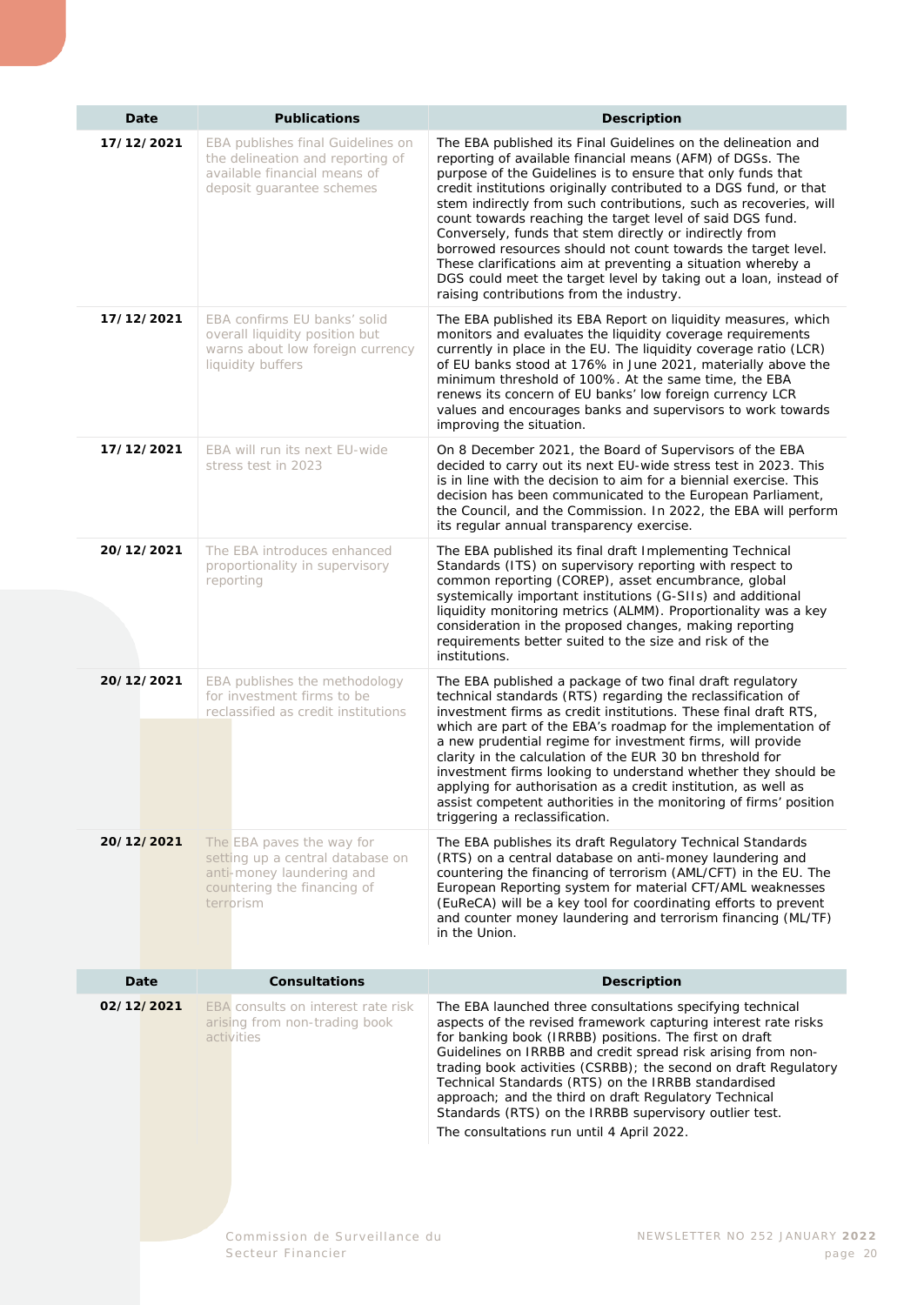| 08/12/2021 | EBA consults on draft technical<br>standards setting requirements<br>for crowdfunding service<br>providers   | The EBA launched a consultation on draft Regulatory Technical<br>Standards (RTS) specifying the information that crowdfunding<br>service providers shall provide to investors. The proposed<br>requirements cover the method used for the calculation of<br>credit scores and loan prices, the factors that the providers<br>need to consider when carrying out a credit risk assessment<br>and conducting a valuation of a loan, and the underlying<br>policies and governance arrangements.<br>The consultation runs until 8 March 2022.                                                                                                                                                                |
|------------|--------------------------------------------------------------------------------------------------------------|-----------------------------------------------------------------------------------------------------------------------------------------------------------------------------------------------------------------------------------------------------------------------------------------------------------------------------------------------------------------------------------------------------------------------------------------------------------------------------------------------------------------------------------------------------------------------------------------------------------------------------------------------------------------------------------------------------------|
| 10/12/2021 | EBA consults on liquidity<br>requirements for investment<br>firms                                            | The EBA launched a public consultation on its draft Regulatory<br>Technical Standards (RTS) on specific liquidity measurement<br>requirements for investment firms and one on draft Guidelines<br>on liquidity requirements exemptions for small and non-<br>interconnected investment firms. The draft RTS and draft<br>Guidelines aim to ensure consistent supervisory practices with<br>regard to the application of liquidity requirements for<br>investment firms across all EU Member States.<br>The consultations run until 10 March 2022.                                                                                                                                                         |
| 10/12/2021 | EBA consults on new remote<br>customer onboarding guidelines                                                 | The EBA launched a public consultation on its draft Guidelines<br>on the use of remote customer onboarding solutions. These<br>Guidelines set out a common understanding by competent<br>authorities of the steps financial sector operators should take to<br>ensure safe and effective remote customer onboarding<br>practices in line with applicable anti-money laundering and<br>countering the financing of terrorism (AML/CFT) legislation and<br>the EU's data protection framework. Once adopted, these<br>Guidelines will apply to all financial sector operators that are<br>within the scope of the Anti-money Laundering Directive<br>(AMLD).<br>This consultation runs until 10 March 2022. |
| 17/12/2021 | EBA proposes amendments to<br>technical standards on the<br>mapping of ECAIs for<br>securitisation positions | The EBA launched a public consultation to amend the<br>Implementing Regulation on the mapping of credit assessments<br>of External Credit Assessment Institutions (ECAIs) for<br>securitisation. The changes reflect the relevant amendments<br>introduced by the new Securitisation Framework, as well as the<br>mappings for two ECAIs that extended their credit assessments<br>to cover securitisations. The Implementing Regulation is part of<br>the EU Single Rulebook for banking aimed at creating a safe<br>and sound regulatory framework consistently applicable across<br>the European Union (EU).<br>The consultation runs until 31 January 2022.                                           |
| 17/12/2021 | EBA consults on amending<br>technical standards on<br>benchmarking of internal models                        | The EBA launched a consultation on the amendment of the<br>Implementing Regulation for the 2023 benchmarking of internal<br>approaches used in credit risk and market risk. While new<br>instruments have been included for the 2023 market risk<br>exercise, the credit risk IRB and IFRS 9 templates have<br>remained untouched. However, for the IRB relevant data<br>collection, some clarifications in the instructions are proposed<br>and some issues are discussed with a view to apply future<br>amendments to the ITS.<br>The consultation runs until 18 February 2022.                                                                                                                         |

# <span id="page-20-0"></span>**Macroprudential topics and fora**

## **European Central Bank (ECB)**

| Date       | <b>Publications</b>                                                     | <b>Description</b>                                                                                                                                                                                                                   |
|------------|-------------------------------------------------------------------------|--------------------------------------------------------------------------------------------------------------------------------------------------------------------------------------------------------------------------------------|
| 08/12/2021 | Benefits of macroprudential policy<br>in low interest rate environments | The ECB published a research bulletin about the implications of<br>low interest rate environments for the effectiveness of<br>conventional monetary policy and the benefits of<br>macroprudential policy when natural rates are low. |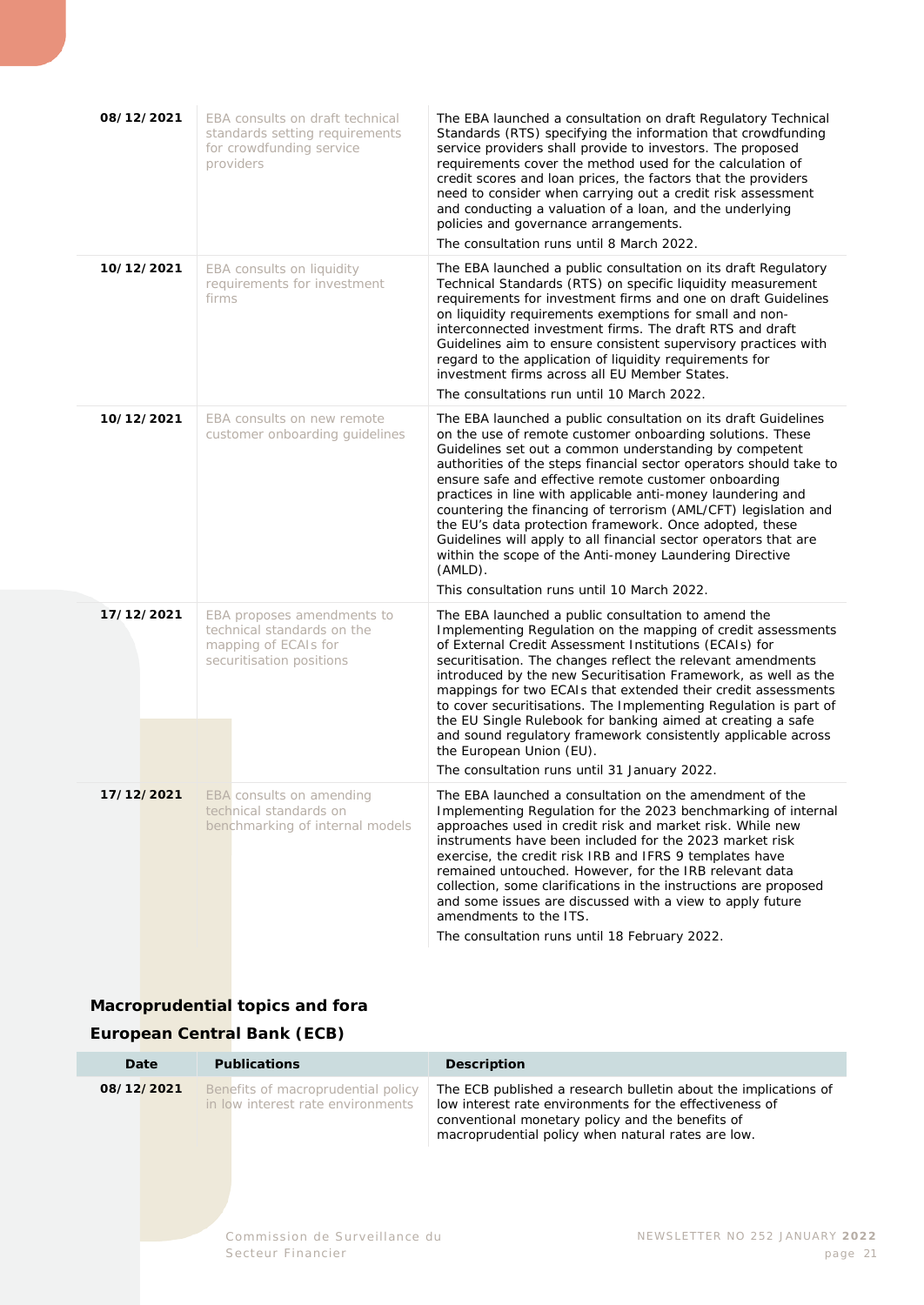**16/12/2021** Eurosystem staff macroeconomic [projections for the euro area,](https://www.ecb.europa.eu/pub/projections/html/ecb.projections202112_eurosystemstaff%7E32e481d712.en.html)  [December 2021](https://www.ecb.europa.eu/pub/projections/html/ecb.projections202112_eurosystemstaff%7E32e481d712.en.html)

Economic growth is projected to remain strong over the next three years despite some headwinds in the near term. Inflation is expected to be higher for longer but should fall slightly below 2% by the end of 2022 and stand at 1.8% in 2023 and 2024.

#### **European Systemic Risk Board (ESRB)**

#### **Countercyclical Capital buffer (CCyB)**

The list of applicable CCyB rates in EU/EEA countries is available on the [website of the ESRB.](https://www.esrb.europa.eu/national_policy/ccb/all_rates/html/index.en.html) The following countries have announced a CCyB rate different from 0%:

| Country               | <b>CCyB</b> rate | <b>Application since</b> |
|-----------------------|------------------|--------------------------|
| <b>Bulgaria</b>       | 0.5%             | 01.04.2020               |
|                       | 1%               | 01.10.2022               |
| <b>Czech Republic</b> | 0.5%             | 01.07.2020               |
|                       | 1%               | 01.07.2022               |
|                       | 1.5%             | 01.10.2022               |
|                       | 2%               | 01.01.2023               |
| <b>Denmark</b>        | 0%               | 12.03.2020               |
|                       | 1%               | 30.09.2022               |
| Estonia               | 0%               | 01.01.2016               |
|                       | 1%               | 07.12.2022               |
| Iceland               | 0%               | 18.03.2020               |
|                       | 2%               | 29.09.2022               |
| Luxembourg            | 0.5%             | 01.01.2021               |
| Norway                | 1%               | 13.03.2020               |
|                       | 1.5%             | 30.06.2022               |
|                       | 2%               | 31.12.2022               |
| Romania               | 0%               | 01.01.2016               |
|                       | 0.5%             | 17.10.2022               |
| <b>Slovakia</b>       | 1%               | 01.08.2020               |
| Sweden                | $0\%$            | 16.03.2020               |
|                       | 1%               | 29.09.2022               |

Pending CCyB rates are followed by an asterisk ("\*").

The list of applicable CCyB rates in non-EU/EEA countries can be consulted on the website of the Bank [of International Settlements.](https://www.bis.org/bcbs/ccyb/)

#### **Financial Stability Board (FSB)**

| Date       | <b>Publication</b>                                 | <b>Description</b>                                                                                                                                                                                                                                                                                                                         |
|------------|----------------------------------------------------|--------------------------------------------------------------------------------------------------------------------------------------------------------------------------------------------------------------------------------------------------------------------------------------------------------------------------------------------|
| 06/12/2021 | <b>BIS Quarterly Review, December</b><br>2021      | This issue of the BIS Quarterly Review delves into selected<br>aspects of the NBFI ecosystem, with the aim of shedding light<br>on the challenges involved. Its special features focus on factors<br>that could undermine financial stability, including in fast-<br>growing areas such as sustainable finance and the crypto<br>universe. |
|            | Commission de Surveillance du<br>Secteur Financier | TER NO 252 JANUARY 2022<br>NEWSIFT<br>page 22                                                                                                                                                                                                                                                                                              |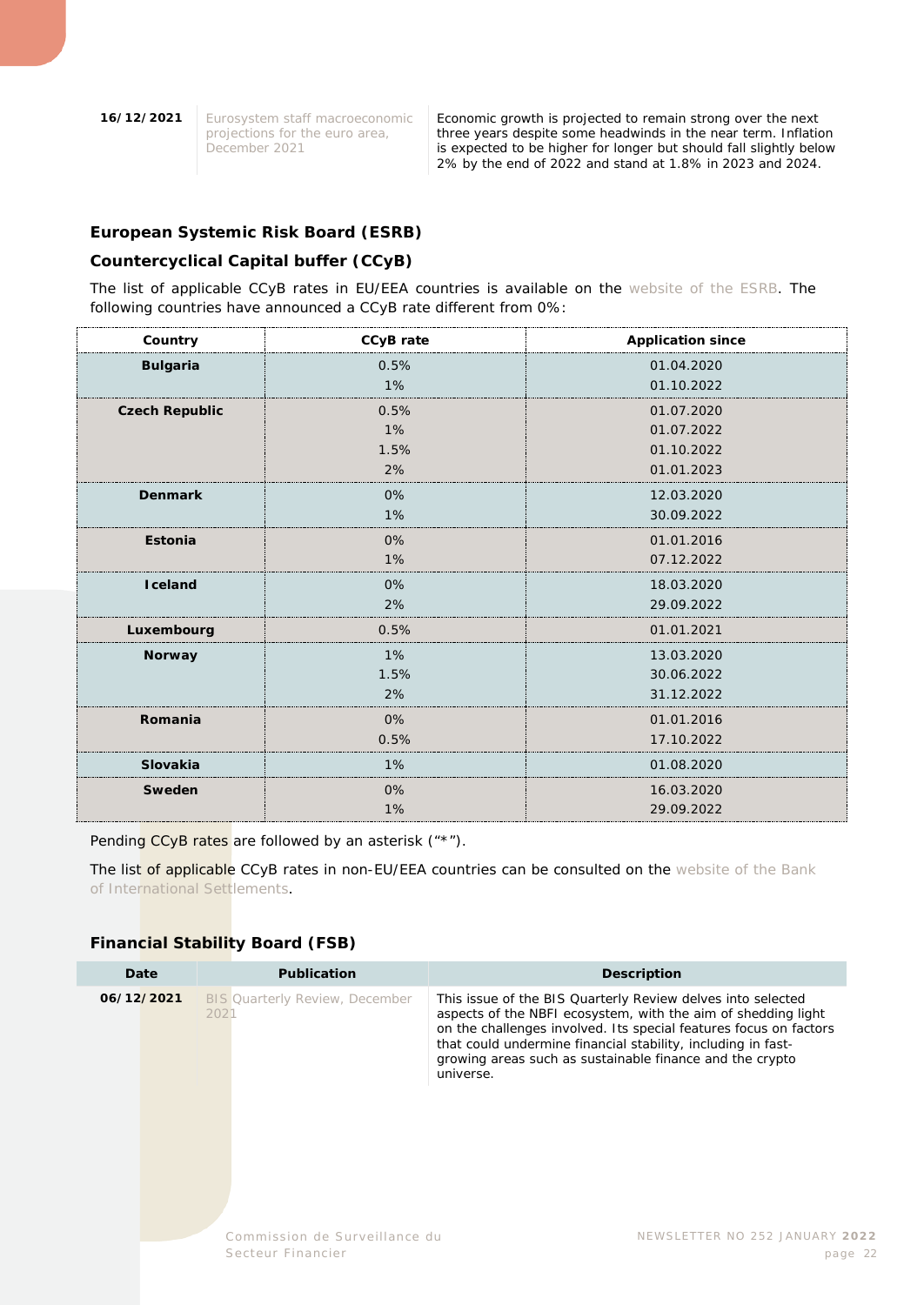| <b>European Securities and Markets Authority (ESMA)</b> |  |  |  |
|---------------------------------------------------------|--|--|--|
|---------------------------------------------------------|--|--|--|

<span id="page-22-0"></span>

| Date       | <b>Publication</b>                                                                                                                            | <b>Description</b>                                                                                                                                                                                                                                                                                                                                                                                                 |
|------------|-----------------------------------------------------------------------------------------------------------------------------------------------|--------------------------------------------------------------------------------------------------------------------------------------------------------------------------------------------------------------------------------------------------------------------------------------------------------------------------------------------------------------------------------------------------------------------|
| 01.12.2021 | The ESAs renew their board of<br>appeal                                                                                                       | The three European Supervisory Authorities (ESAs) - the EBA,<br>EIOPA and ESMA - announced the new composition of their<br>Board of Appeal. The new members and alternates take up<br>their positions as of 1 December 2021.                                                                                                                                                                                       |
| 01.12.2021 | ESMA announces upcoming<br>publication aimed at CSDs                                                                                          | ESMA announced that it will start publishing information on<br>trading venues with the highest turnover for bonds. This<br>information is needed by CSDs in order to apply cash penalties<br>under the Central Securities Depositories Regulation (CSDR).                                                                                                                                                          |
| 03.12.2021 | ESMA publishes latest edition of<br>its newsletter                                                                                            | ESMA published its latest edition of its Spotlight on Markets<br>Newsletter.                                                                                                                                                                                                                                                                                                                                       |
| 10.12.2021 | ESMA publishes 2021 ESEF XBRL<br>taxonomy files and ESEF<br>conformance suite                                                                 | ESMA published the 2021 ESEF XBRL taxonomy files and an<br>update to the ESEF Conformance Suite to facilitate<br>implementation of the ESEF Regulation.                                                                                                                                                                                                                                                            |
| 14.12.2021 | Statement on transfer of<br>competences and duties relating<br>to certain data reporting services<br>providers from NCA's to ESMA             | ESMA issued this Statement to clarify the transfer of<br>competences and duties relating to supervisory and<br>enforcement activity in the field of certain data reporting<br>services providers (DRSPs) from National Competent<br>Authorities (NCAs) to ESMA.                                                                                                                                                    |
| 15.12.2021 | Erik Thedéen appointed vice chair<br>of ESMA                                                                                                  | The Board of Supervisors of ESMA appointed Erik Thedéen as<br>its Vice Chair. Mr Thedéen, who is the Director General of the<br>Swedish Finansinspektionen (FI), will serve a 21/2 year term<br>effective immediately.<br>He replaces Anneli Tuominen, Director-General of the Finnish<br>Finanssivalvonta (FIN-FSA) who has completed her term.                                                                   |
| 15.12.2021 | ESMA publishes report on<br>expected credit loss disclosures of<br>banks                                                                      | ESMA published its Report on the application of the IFRS 7<br>Financial Instruments: Disclosures (IFRS 7) and IFRS 9<br>Financial Instruments (impairment requirements) (IFRS 9)<br>requirements regarding banks' expected credit losses (ECL).<br>ESMA has identified room for improvement in the level of<br>compliance, comparability and transparency in the application<br>of the relevant IFRS requirements. |
| 16.12.2021 | <b>ESMA</b> issues statement on<br>supervision of the clearing and<br>derivative trading obligations<br>following the benchmark<br>transition | ESMA has released a public statement on the implementation<br>of the changes to the clearing obligation (CO) and derivative<br>trading obligation (DTO) in light of the benchmark transition.                                                                                                                                                                                                                      |
| 16.12.2021 | ESMA publishes its annual report<br>on waivers and deferrals                                                                                  | ESMA published its Annual Report on waivers and deferrals for<br>equity and non-equity instruments covering the year 2020.                                                                                                                                                                                                                                                                                         |
| 17.12.2021 | ESMA publishes results of its<br>assessment of systemically<br>important UK central<br>counterparties                                         | ESMA published a Statement and Report (part 1 and part 2) on<br>the conclusions from its assessment of Tier 2 Central<br>Counterparties (CCPs) established in the United Kingdom (UK).                                                                                                                                                                                                                             |
| 17.12.2021 | ESMA reports on derivatives and<br>securities markets in 2020                                                                                 | ESMA published two Annual Statistical Reports (Reports)<br>analysing the European Union's (EU) derivatives and securities<br>markets. The Reports, based on data submitted under the<br>European Markets and Infrastructure Regulation (EMIR) and<br>the Markets in Financial Instruments Directive (MiFID), provide<br>an overview of EU/EEA markets in 2020.                                                     |
| 17.12.2021 | ESMA calls to deprioritise buy-in<br>supervision                                                                                              | ESMA published a Statement to clarify the practical<br>implementation of the EU CSDR settlement discipline regime.                                                                                                                                                                                                                                                                                                 |
| 17.12.2021 | New Q&AS available                                                                                                                            | The European Securities and Markets Authority has updated the<br>following Questions and Answers:<br>Application of the AIFMD<br>$\bullet$<br>Improving securities settlement in the EU and on<br>central securities depositories<br>Application of the UCITS Directive<br>SFTR data reporting                                                                                                                     |